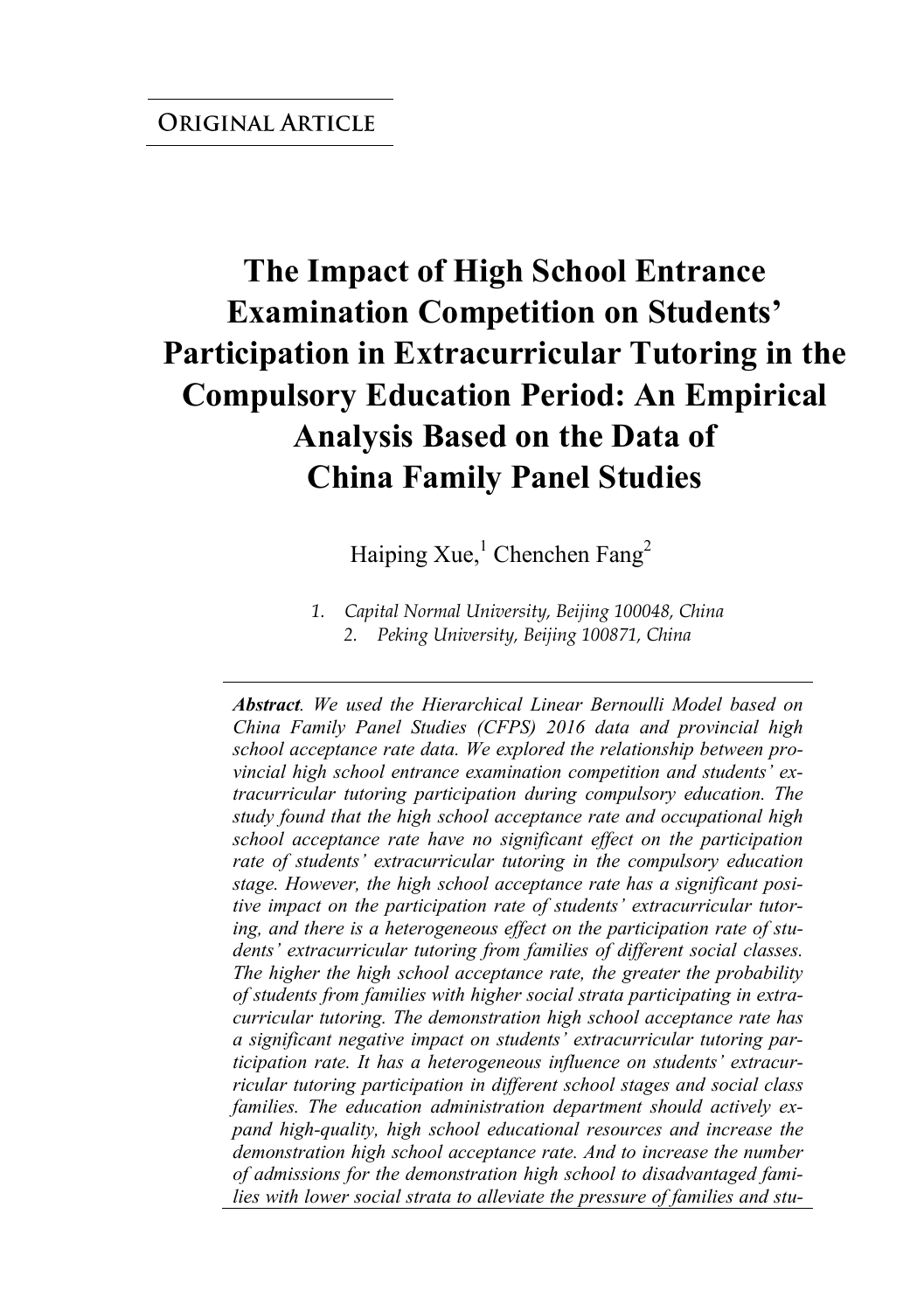*dents from the high school entrance examination competition. This can not only reduce the participation rate of students' extracurricular tutoring during the compulsory education stage, but also promote the equalization of high-quality high school entrance opportunities for children of different classes of families.*

> *Best Evidence in Chinese Education 2021; 8(2):1081-1102. Doi: 10.15354/bece.21.or040.*

*How to Cite: Xue, H., & Fang, C. (2021). The impact of high school entrance examination competition on students' participation in extracurricular tutoring in the compulsory education period: An empirical analysis based on the data of China Family Panel Studies. Best Evidence in Chinese Education, 8(2):1081-1102.*

*Keywords: Extracurricular Tutoring, High School Acceptance Rate, High School, Demonstration High School, Education Competition*

*Conflict of Interests: None.* 

© 2021 Insights Publisher. All rights reserved.

Creative Commons Non Commercial CC BY-NC: This article is distributed under the terms of the Crea- $\circledcirc$   $\circledcirc$ tive Commons Attribution-NonCommercial 4.0 License (http://www.creativecommons.org/licenses/bync/4.0/) which permits non-commercial use, reproduction and distribution of the work without further permission provided the original work is attributed by the Insights Publisher.

*About the Author: Chenchen Fang, Graduate School of Education, Peking University, Beijing 100871, China. Email[: fcc1121@pku.edu.cn](mailto:fcc1121@pku.edu.cn)*

*Correspondence to: Haiping Xue, College of Education, Capital Normal University, Beijing 100048, China. Email[: xuehaiping\\_416@163.com](mailto:xuehaiping_416@163.com)*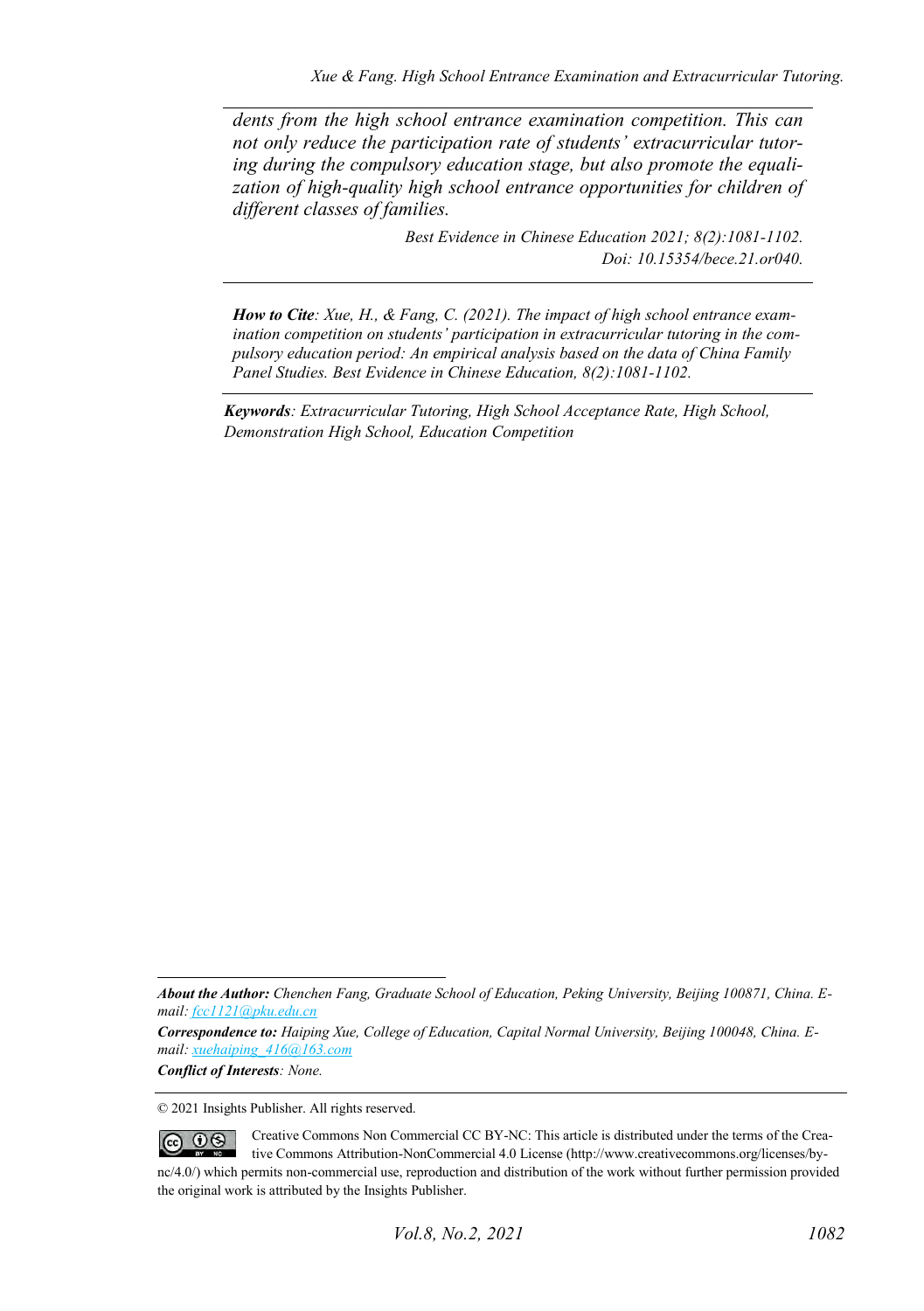### **Introduction**

**T** DUCATION equity is an essential foundation of social equity. China's high school education has made remarkable achievements. The gross enrollment rate of high school has increased from 1.1% in 1949 to 91.2% in 2020; simultane-DUCATION equity is an essential foundation of social equity. China's high school education has made remarkable achievements. The gross enrollment rate of high school has increased from 1.1% in 1949 to 91.2% in 2020; simult 2020; Ministry of Education, 2020). It can be seen that there is not a significant gap in entrance opportunities for high school education in China. However, there is still a big gap in entrance opportunities for higher education. From a dynamic perspective, the gap in higher education enrollment opportunities is the accumulation and continuation of unequal opportunities for basic education. Receiving an excellent elementary education will help students enter a better middle school and a high-quality high school, giving them a tremendous advantage in entering universities and even elite universities. The result of gradual stratification means that students entering different levels of schools will have different educational outcomes, which will directly affect their subsequent academic mobility and even social mobility (Yang, 2000). In the hierarchical diversion, middle school is the critical stage. After graduating from middle school, most students receive high school education, some receive secondary vocational education, and a small number directly enter society. It can be seen that the diversion effect of the high school entrance examination is pronounced. Since the admission rate of middle school entering high school is much higher than that of high school entering university, enter-ing a "good high school[,](#page-19-0)" that is, demonstration high school, $\frac{1}{x}$  receiving high-quality high school education becomes especially important for middle school students.

Because the demonstration high school is loved by parents and students and recognized by society, for children to gain an advantage in the high school entrance examination competition and receive high-quality high school education, extracurricular tutoring has become an important choice for parents and students. As an essential way of education competition and family education investment, extracurricular tutoring or shadow education has evolved into a worldwide phenomenon, particularly in developing countries and East Asian countries (Bray & Kwok, 2003; Dang & Rogers, 2008; Song et al., 2013). In China, the extracurricular tutoring rate of middle school students has reached 47.3%, and nearly half of middle school students have participated in extracurricular tutoring (Xue, 2016). Extracurricular tutoring is becoming an effective means of competition between students and their families (Song et al., 2013). However, few scholars currently research the relationship between high school entrance examination competition and students' participation in extracurricular tutoring. This study used CFPS 2016 data and collected high school acceptance rate data from various provinces, based on EMI and MMI theories, and through the establishment of the Hierarchical Linear Bernoulli Model, explored the high school acceptance rate that reflects the intensity of high school entrance examination competition and the participation of students in extracurricular tutoring during compulsory education to provide empirical evidence for better formulation of extracurricular tutoring-related policies.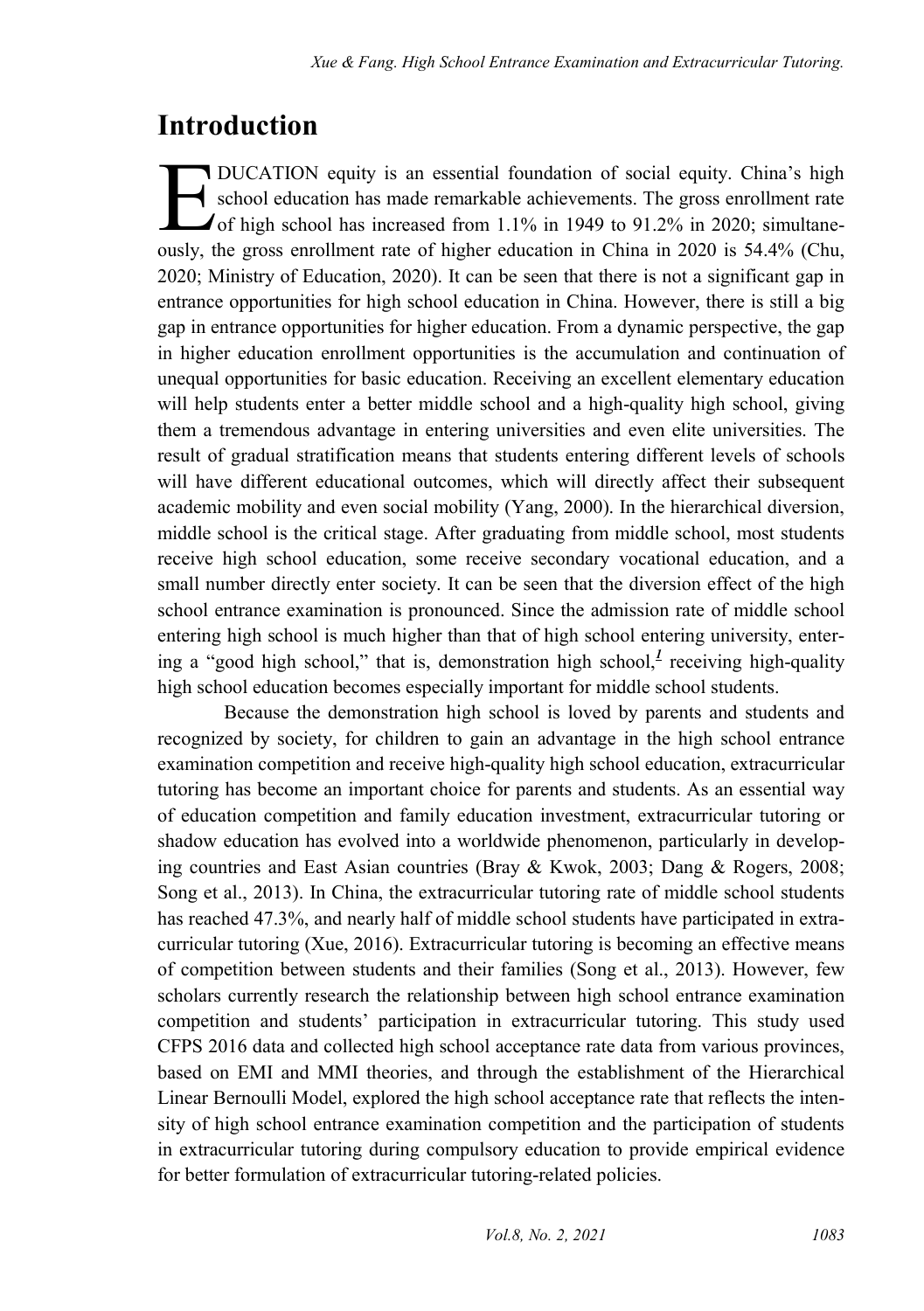## **Literature Review**

Educational competition is an essential social choice, which mainly revolves around educational opportunities, high-quality school education opportunities, and well-paid employment opportunities with different academic diplomas (Liu, 2004). For students in the compulsory education stage, since China's average high school acceptance rate is above 90%, high school education opportunities are not the focus of education competition. The educational competition mainly revolves around obtaining high-quality high school education opportunities. Therefore, to gain an advantage in the competition, families with higher socioeconomic status will receive additional educational resources through extracurricular tutoring (Lee & Shouse, 2011). Wu (2014) found that because China's high school and university admissions follow the competitive principle of merit-based admissions, qualified families purchase points, "abilities," and "opportunities" by purchasing additional educational resources, that is, extracurricular tutoring. This allows students to gain an advantage in the high school entrance examination competition, damages the right of children from families who cannot provide extracurricular tutoring to enjoy high-quality education and interferes with educational equity (Wu, 2014). Xue (2015) studied the extracurricular tutoring activities of Chinese students in the compulsory education stage and found that extracurricular tutoring enabled the children of the superior class to obtain more quantity and higher quality education so that their children could succeed in the future education and employment competition (Xue, 2015). Zhang and Bray (2017) used data from middle school students in Chongqing to analyze the relationship between high school entrance examination competition and extracurricular tutoring. They pointed out that China's college entrance examination is highly competitive and has high stakes. It puts tremendous pressure on high school students aspiring to go to university.

Consequently, this pressure promotes the school's competition, making the high school entrance examination a high-stakes examination (Zhang et al., 2017). In addition, the uneven distribution of educational resources between regions and schools also forces families to use extracurricular tutoring to gain or maintain a competitive advantage. Zhou and Wu (2018) pointed out that due to the "hothouse effect," students have tremendous pressure to improve academic achievement and the pursuit of elite diplomas. This "atmosphere" full of educational competition will lead to extracurricular tutoring demand (Zhou & Wu, 2018).

Extracurricular tutoring has become a global phenomenon, especially in Southeast Asia, which is particularly prevalent and has aroused widespread concern among scholars. The increasingly fierce competition between students and families around extracurricular tutoring has not only aggravated the academic burden of students and consumed a large number of family and social resources, but also may weaken the government's policy effectiveness in advancing education equity, maintaining and expanding social inequality (Xue & Ding, 2009; Bray, 1999). However, there are few empirical studies on educational competition and students' participation in extracurricular tutoring. Because of this, this article uses the Hierarchical Linear Bernoulli Model based on the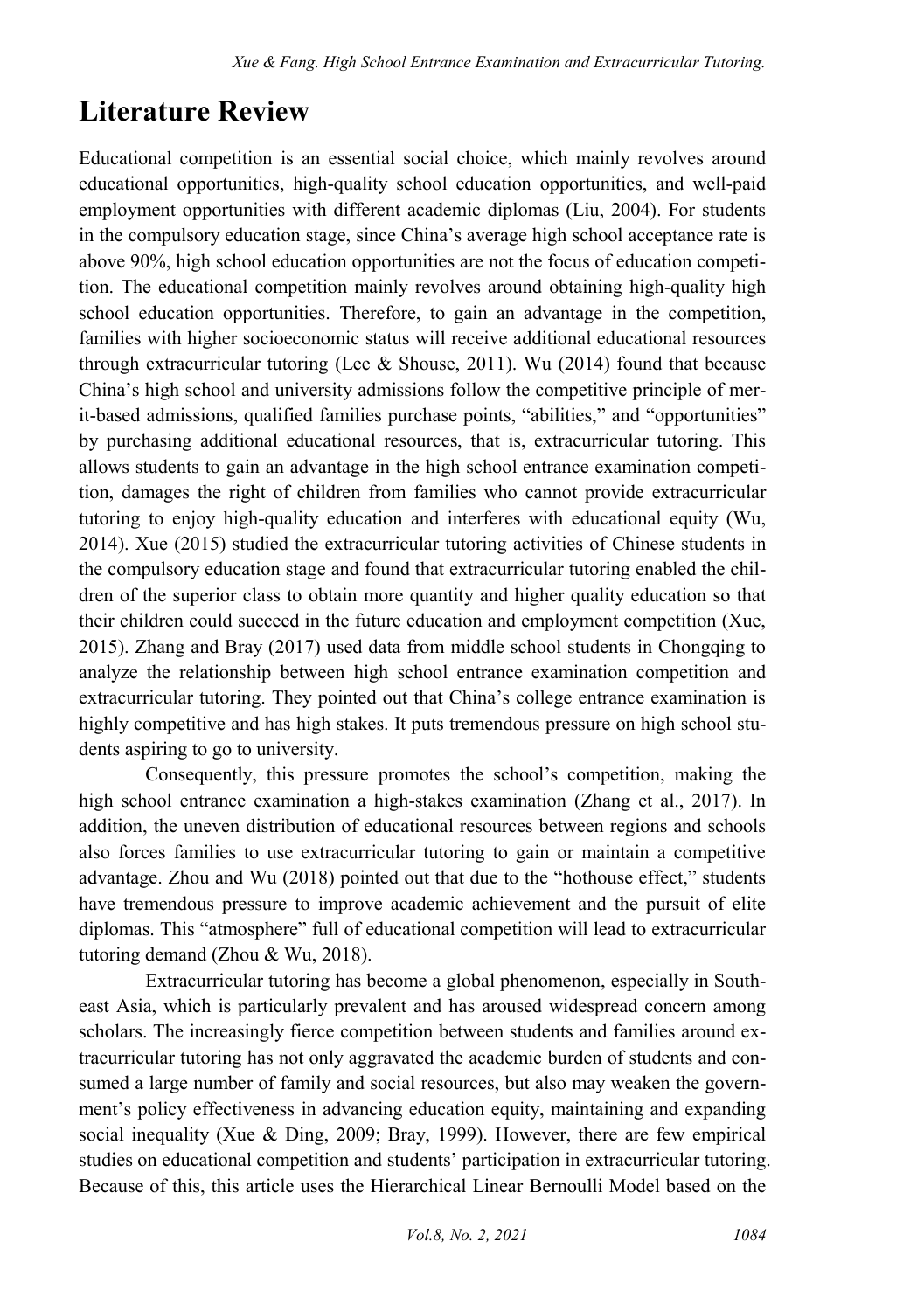CFPS2016 data to explore the relationship between the high school acceptance rate reflecting the intensity of high school entrance examination competition and the participation of students in extracurricular tutoring during the compulsory education stage. The research conclusions will help us understand the underlying reasons behind extracurricular tutoring and provide a theoretical basis for the government to govern the extracurricular tutoring problem.

## **Theoretical Basis and Research Hypothesis**

The theory of maximizing maintenance of inequality (MMI) (Raftery & Hout, 1993) and the theory of effective maintenance of inequality (EMI) (Lucas, 2001) provide an excellent theoretical idea in the elaboration of the relationship between middle school entry competition and extracurricular tutoring. According to the theory of MMI, when compulsory education is not universally available, the educational opportunities of children of different social classes are various. To maintain their children's competitive advantage in entering higher education, families with higher social strata will strive to maximize their children's educational opportunities. Only when compulsory education is universally available or reaches saturation can educational opportunities for children of different social strata families decrease. Lucas (2001) further proposed the EMI theory based on the MMI theory. According to the EMI theory, when compulsory education is universally available, due to the imbalance and inadequacy of mandatory education in China, the quality of compulsory schooling differs between urban and rural areas, between regions, and between schools. Thus, the core of education competition shifts to the quality of education rather than the only opportunity of an education. Because Chinese school education needs to take care of every student, it is challenging to achieve differentiated teaching. The teaching time is relatively fixed, which is not very different for students, so extracurricular tutoring has become the "first choice" for parents and students in the education competition. To allow their children to maintain an advantage in the future competition for higher education, families with higher social strata will obtain additional educational resources of higher quality and quantity through extracurricular tutoring.

Currently, China's high school enrollment rate has reached more than 90%. When families of different social classes can receive high school education, they no longer seek high school education opportunities but higher quality high school education. Therefore, for families of different social classes, the core of their education competition lies in going to a "demonstration high school," not a "general high school," let alone a "vocational high school." As China's high school education has been universally available, and even the high school enrollment rate in some provinces has reached 100%, there is less competition for high school enrollment opportunities. In addition, due to the low threshold of vocational education, and in recent years, China has vigorously expanded the enrollment of secondary vocational education, so there is less competition around vocational education entrance opportunities. Therefore, families of different social classes compete mainly around "high school" and "demonstration high school." When the high school acceptance rate of some provinces and cities rises, stu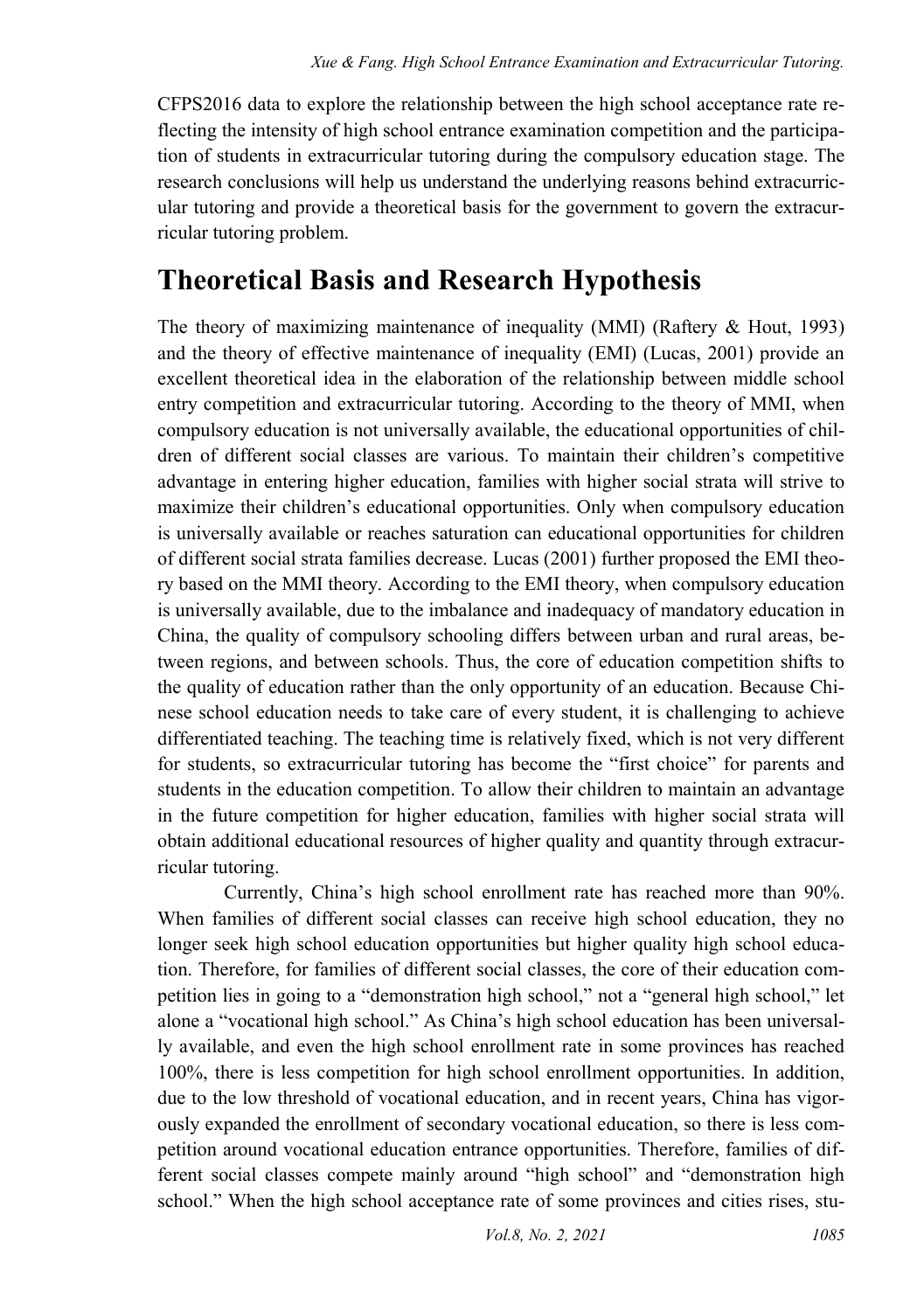dents have a greater chance of enrolling in high school education, which will increase students' anxiety going to a "better high school." Especially for families with higher social strata, facing the increasing competition in education and the lack of high-quality educational resources, they have aggravated their sense of anxiety and sense of urgency (Xue & Fang, 2020). Therefore, to effectively maintain their social status, families with higher social strata will be more sensitive to the high school acceptance rate and encourage students to participate in extracurricular tutoring, which further increases the participation rate of extracurricular tutoring. Only when the demonstration high school acceptance rate increases will this ease the education anxiety of families and students, thereby reducing the participation rate of extracurricular tutoring. Based on this, this article proposes research hypotheses on the relationship among "high school enrollment rate," "vocational high school enrollment rate," "high school acceptance rate," and "demonstration high school acceptance rate" and the participation rate of extracurricular tutoring:

- *Research hypothesis 1: The high school acceptance rate has no significant effect on the participation rate of students' extracurricular tutoring during the compulsory education stage.*
- *Research hypothesis 2: The occupational high school acceptance rate has no significant effect on the participation rate of students' extracurricular tutoring in the compulsory education stage.*
- *Research hypothesis 3: The high school acceptance rate has a significant positive effect on the participation rate of students' extracurricular tutoring during the compulsory education stage.*
- *Research hypothesis 4: Demonstration high school acceptance rate has a significant negative impact on the participation rate of students' extracurricular tutoring during the compulsory education stage.*
- *Research hypothesis 5: The high school acceptance rate has a heterogeneous effect on the participation rate of extracurricular tutoring of students from different family social classes in the compulsory education stage. As the high school acceptance rate increases, students with higher family social classes are more likely to participate in extracurricular tutoring.*

## **Methodology**

## *Data Source and Variable Description*

The data used in this article all come from CFPS data funded by the "985" project of Peking University and implemented by the Chinese Social Science Survey Center of Peking University in 2016. The CFPS sample covered 25 provinces / municipalities / autonomous regions. The target sample size was 16,000 households, and the survey objects included all family members in the sample households. The sample of this study was compulsory education students, a total of 4,158 students, including 2,935 elementary school students, 1,233 middle school students.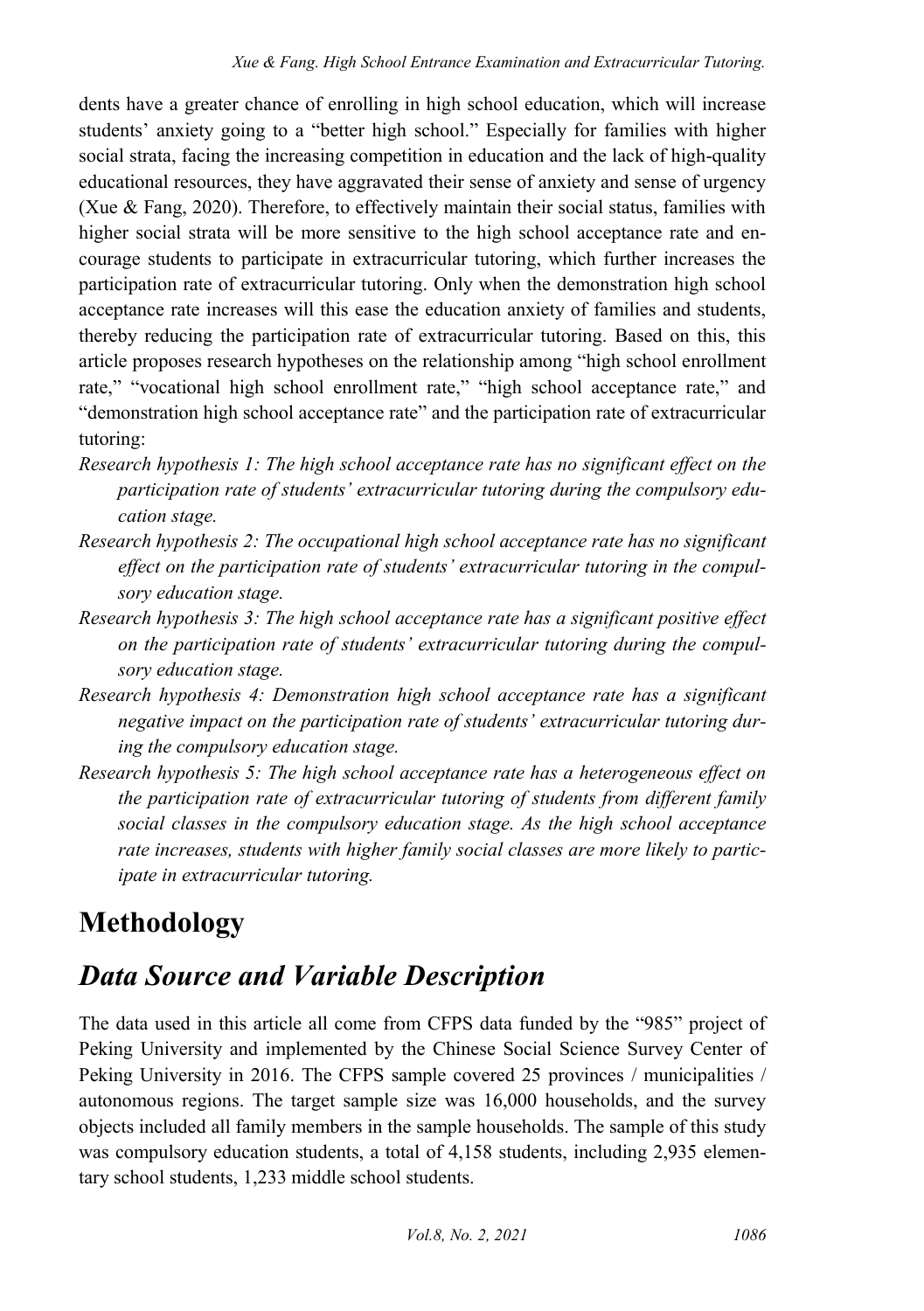This study used occupational high school acceptance rate, high school acceptance rate, demonstration high school acceptance rate, and high school acceptance rate to measure the intensity of high school entrance examination competition. The smaller the acceptance rate was, the more intense the high school entrance examination competition was. On the contrary, the larger the value was, the smaller the high school entrance examination competition was. Since the participation of students in extracurricular tutoring in 2016 is more affected by the educational opportunities in the past year, this study used the high school acceptance rate in 2015 to measure the high school entrance examination felt by middle school students in the province in 2016 as the intensity of the competition.

The total high school acceptance rate of a province in  $2015$  = The total number of students enrolled in the province's high school in 2015/the number of middle school graduates in 2015[.](#page-19-1)*<sup>2</sup>*

The vocational high school acceptance rate of a province in  $2015 =$ The number of students enrolled in the province's vocational high school in 2015/the number of middle school graduates in 2015.

The high school acceptance rate of a province in  $2015$  = the number of students enrolled in the province's high school in 2015/the number of middle school graduates in 2015.

The acceptance rate of a province's demonstration high school in  $2015 =$  the number of students enrolled in the province's demonstration high school in  $2015^3$  $2015^3$  $2015^3$ / the number of middle school graduates in 2015 (**Table 1**).

## *Research Methods*

Since whether students participate in extracurricular tutoring is affected by multiple levels and factors such as family, province, and city, the data used in this study has a cofounding relationship. In addition, since whether students participate in extracurricular tutoring is a dichotomous variable. This study established an estimation model for individual students and provinces, and cities:

## **Zero Model**

This model has decomposed the total difference in students' extracurricular tutoring participation into two levels: individual students and inter-provincial differences. It was mainly used to explore significant differences in students' extracurricular tutoring participation between provinces. The model is as follows:

Student layer: 
$$
Y_{ij} = \beta_{0j} + r_{ij}
$$
,  $r_{ij} \sim N(0, \delta^2)$  (1)  
Provincia level:  $\beta_{0j} = \gamma_{00} + \mu_{0j}$ ,  $\mu_{0j} \sim N(0, \tau_{00})$  (2)

Among them,  $Y_{ij}$  indicates whether the i-th student in the j-th province participates in extracurricular tutoring.  $\beta_{0i}$  represents the average participation rate of extracurricular tutoring among students in province j.  $\gamma_{00}$  represents the overall student partici-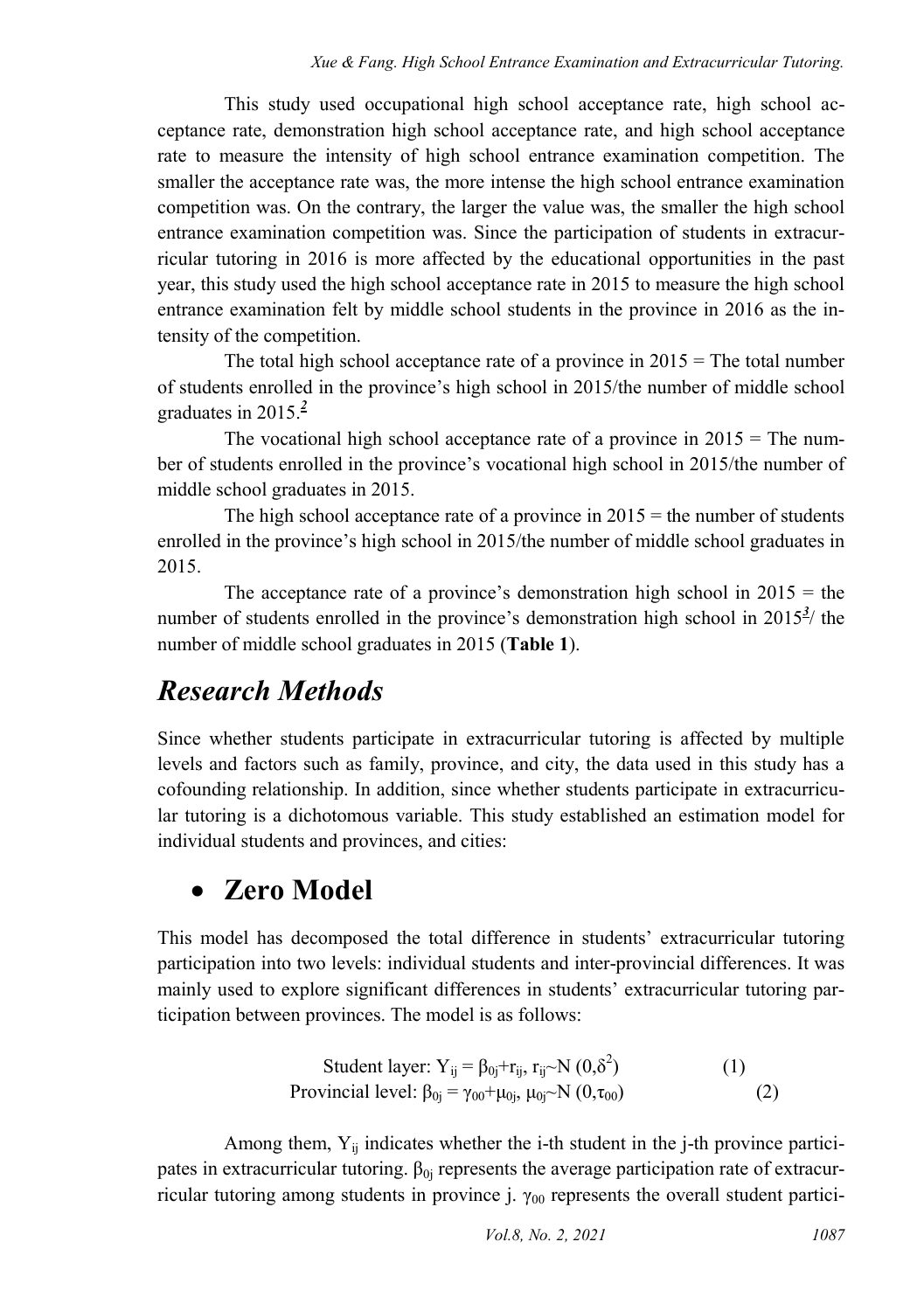|                     | <b>Figure 1. Variable Description.</b>                     |                                                                                                                             |  |  |  |  |  |
|---------------------|------------------------------------------------------------|-----------------------------------------------------------------------------------------------------------------------------|--|--|--|--|--|
| Type                | Variable                                                   | <b>Description</b>                                                                                                          |  |  |  |  |  |
| Individual<br>Level | Participate in extracurricular<br>tutoring                 | $0 = No.1 = Yes$                                                                                                            |  |  |  |  |  |
|                     | Gender                                                     | 0=Female, 1=Male                                                                                                            |  |  |  |  |  |
|                     | Schooling stage                                            | 0=Elementary School, 1=Middle School                                                                                        |  |  |  |  |  |
| Family<br>Level     | Parent's highest professional<br>status                    | 1=Lower, 2=Middle, 3=Upper                                                                                                  |  |  |  |  |  |
|                     | Parent's highest education                                 | 1=Illiteracy, 2=Elementary School, 3=Middle School, 4=High School,<br>5=Associate, 6=Undergraduate, 7=Master's, 8=Doctorate |  |  |  |  |  |
|                     | Net income per capita                                      | 1=Lowest 20%,2=Mid/Lower 20%,3=Middle 20%,4=Mid/Higher 20%,<br>5=Highest 20%                                                |  |  |  |  |  |
| Provincial          | GDP per capita in 2015                                     | Continuous Variable                                                                                                         |  |  |  |  |  |
| Level               | <b>Total High School Acceptance</b><br><b>Rate in 2015</b> | Continuous Variable                                                                                                         |  |  |  |  |  |
|                     | Vocational High School Ac-<br>ceptance Rate in 2015        | Continuous Variable                                                                                                         |  |  |  |  |  |
|                     | High School Acceptance Rate in<br>2015                     | Continuous Variable                                                                                                         |  |  |  |  |  |
|                     | Demonstration High School<br>Acceptance Rate in 2015       | Continuous Variable                                                                                                         |  |  |  |  |  |

pation rate of extracurricular tutoring.  $\mu_{0i}$  represents the random effect between provinces and cities.  $\delta^2$  represents the difference in the participation rate of extracurricular tutoring at the student level.  $\tau_{00}$  represents the difference in the participation rate of students' extracurricular tutoring between provinces and cities.

## **Full Model**

On the basis of the zero model, the student-level and provincial-level variables were added to construct a full model. It was mainly used to examine the influence of variables at the student and provincial levels on students' extracurricular tutoring participation rate. The model is as follows:

Student level: 
$$
Y_{ij} = \beta_{0j} + \beta_{1j} \text{gender} + \beta_{2j} z dx + \beta_{3j} x x j d + \beta_{4j} \text{fm} z y + \beta_{5j} \text{fm} x l + \beta_{6j} \text{rj} s r + r_{ij},
$$
  
\n $r_{ij} \sim N(0, \delta^2)$  (3)  
\nProvincia level:  $\beta_{0j} = \gamma_{00} + \gamma_{01} \text{GDP} + \gamma_{02} l q v + \mu_{0j}, \mu_{0j} \sim N(0, \tau_{00})$  (4)

## *The Relationship between High School Entrance Examination Competition and Students' Participation in Extracurricular Tutoring*

**Table 2** presents the basic situation of the participation rate and high school acceptance rate of extracurricular tutoring in various provinces and cities. The average participation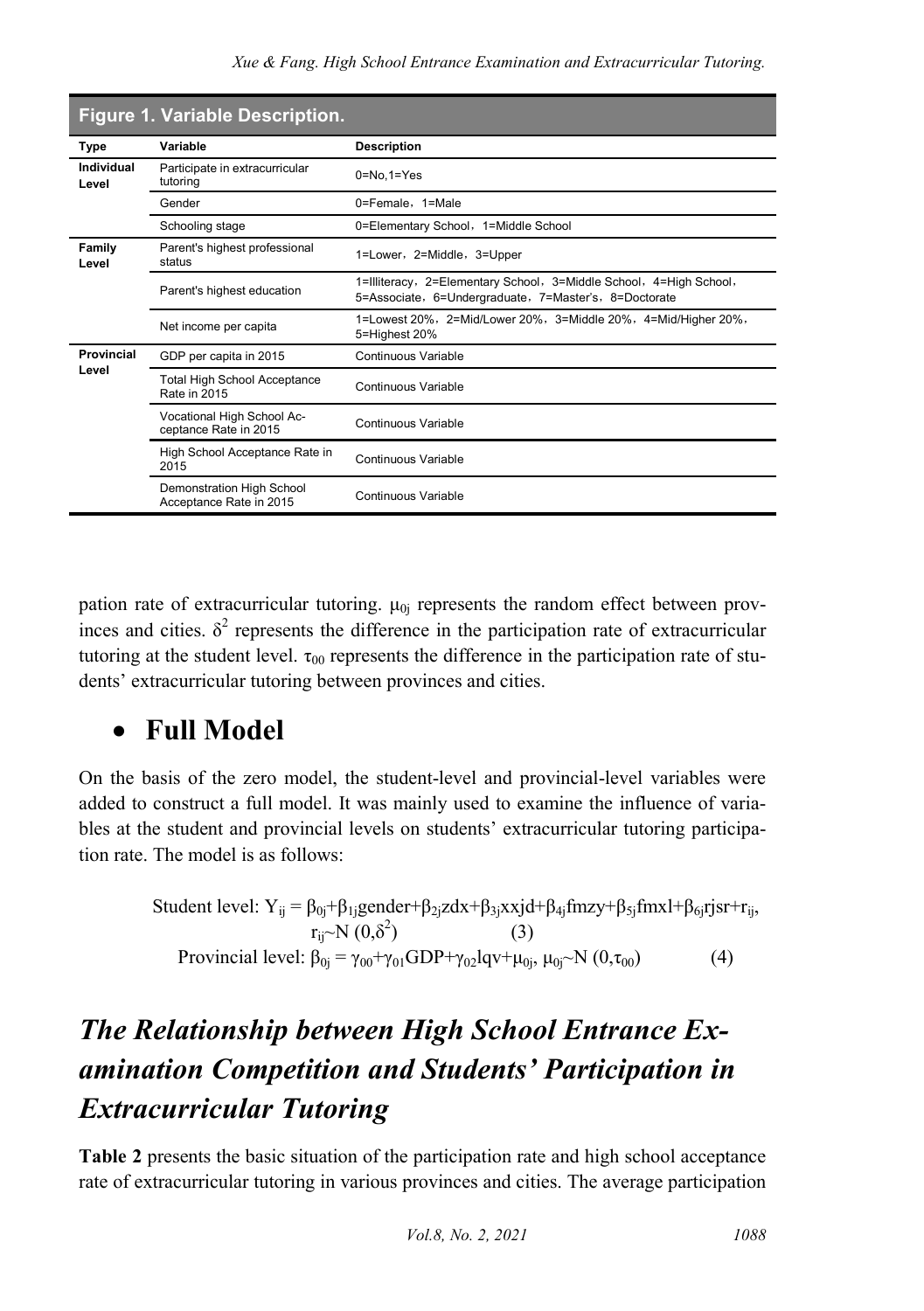#### **Table 2. Participation Rate of Extracurricular Tutoring and Various Total High School Acceptance Rates by Provinces and Cities.**

|                | Participation<br>Rate of<br><b>Extracurricular</b><br>Tutoring (%) | Total<br><b>High School</b><br>Acceptance<br>Rate (%) | <b>High School</b><br>Acceptance<br>Rate (%) | Vocational<br><b>High School</b><br>Acceptance<br>Rate (%) | <b>Demonstration</b><br><b>High School</b><br>Acceptance<br>Rate (%) |
|----------------|--------------------------------------------------------------------|-------------------------------------------------------|----------------------------------------------|------------------------------------------------------------|----------------------------------------------------------------------|
| Heilongjiang   | 64.50                                                              | 96.32                                                 | 67.76                                        | 28.56                                                      | 9.41                                                                 |
| Tianjin        | 62.50                                                              | 109.41                                                | 64.14                                        | 45.27                                                      | 14.37                                                                |
| Jiangsu        | 59.40                                                              | 89.56                                                 | 52.20                                        | 37.37                                                      | 4.78                                                                 |
| Shanghai       | 58.20                                                              | 97.83                                                 | 56.68                                        | 41.14                                                      | 18.41                                                                |
| Liaoning       | 52.90                                                              | 95.16                                                 | 62.19                                        | 32.96                                                      | 6.67                                                                 |
| Zhejiang       | 49.00                                                              | 93.45                                                 | 54.33                                        | 39.12                                                      | 13.78                                                                |
| Shandong       | 37.80                                                              | 85.52                                                 | 55.86                                        | 29.66                                                      | 18.69                                                                |
| Hunan          | 36.10                                                              | 88.33                                                 | 54.35                                        | 33.98                                                      | 14.20                                                                |
| Jilin          | 35.80                                                              | 89.69                                                 | 67.10                                        | 22.59                                                      | 14.72                                                                |
| <b>Beijing</b> | 35.70                                                              | 90.38                                                 | 61.16                                        | 29.22                                                      | 17.73                                                                |
| Shanxi         | 34.00                                                              | 85.90                                                 | 58.10                                        | 27.80                                                      | 19.38                                                                |
| Anhui          | 33.80                                                              | 104.55                                                | 56.68                                        | 47.86                                                      | 39.14                                                                |
| Hubei          | 33.30                                                              | 89.12                                                 | 60.39                                        | 28.74                                                      | 21.20                                                                |
| Henan          | 32.30                                                              | 85.59                                                 | 54.99                                        | 30.60                                                      | 24.21                                                                |
| Shaanxi        | 28.80                                                              | 97.69                                                 | 69.64                                        | 28.05                                                      | 6.70                                                                 |
| Hebei          | 27.80                                                              | 94.07                                                 | 58.92                                        | 35.14                                                      | 33.92                                                                |
| Fujian         | 20.90                                                              | 98.15                                                 | 59.38                                        | 38.76                                                      | 9.93                                                                 |
| Gansu          | 20.40                                                              | 84.62                                                 | 60.00                                        | 24.62                                                      | 20.76                                                                |
| Guangdong      | 18.90                                                              | 81.97                                                 | 51.39                                        | 30.58                                                      | 12.57                                                                |
| Sichuan        | 18.90                                                              | 101.06                                                | 55.59                                        | 45.47                                                      | 12.41                                                                |
| Chongging      | 18.00                                                              | 97.68                                                 | 61.08                                        | 36.61                                                      | 43.30                                                                |
| Jiangxi        | 12.40                                                              | 85.80                                                 | 57.57                                        | 28.23                                                      | 21.95                                                                |
| Yunnan         | 10.70                                                              | 77.98                                                 | 47.56                                        | 30.42                                                      | 15.05                                                                |
| Guizhou        | 8.20                                                               | 81.38                                                 | 48.90                                        | 32.48                                                      | 20.36                                                                |
| Guangxi        | 8.10                                                               | 90.41                                                 | 49.47                                        | 40.94                                                      | 20.40                                                                |
| Average        | 32.74                                                              | 91.66                                                 | 57.82                                        | 33.85                                                      | 18.16                                                                |

rate of extracurricular tutoring in China has reached 32.73%. The participation rate of compulsory tutoring students in Heilongjiang was the highest, reaching 64.5%, and the participation rate of students in Guangxi province was the highest lowest, at 8.1%. In general, the participation rates of students in the three northeastern provinces, the Yangtze River Delta and the Beijing-Tianjin region, were relatively high. In contrast, the participation rates of students in the central and western areas were relatively low. This was consistent with the results of Xue et al. (2019; Xue & Fang, 2019). The average high school acceptance rate across China reached 91.66%. Among them, the high school acceptance rates in Tianjin, Anhui, and Sichuan exceeded 100%. The reason may be that some middle school students returned to high school after working, which caused the number of high school admissions to exceed the number of middle school graduates. The average high school acceptance rate in China was 57.82%, the highest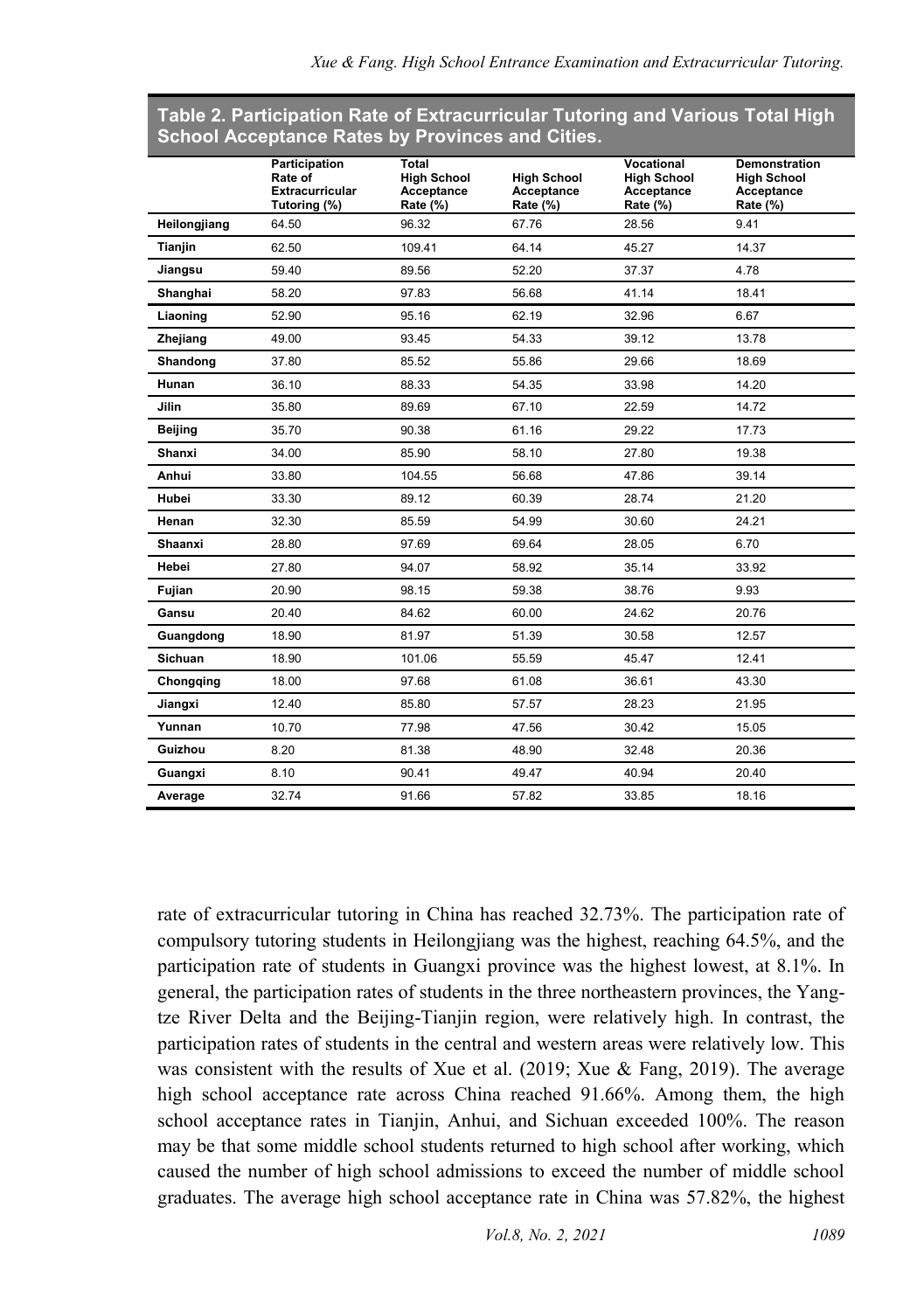was Shanxi Province, which reached 69.64%, and the lowest was Yunnan Province, which was 47.56%. The difference between the two was about 20%. The national average vocational high school acceptance rate was 33.85%, the highest in Anhui Province was 47.86%, and the lowest in Jilin Province was only 22.59%. China requires the admission ratio of high schools and vocational high schools to be 1:1. At present, the high school acceptance rate was much higher than the professional high school acceptance rate. However, the demonstration high school acceptance rates of different provinces and cities were quite different. The national average demonstration high school acceptance rate was 18.16%, the highest was 43.30% in Chongqing City, and the lowest was only 4.78% in Jiangsu Province.

**Figure 1** presents the trends in the participation rate of extracurricular tutoring, total high school acceptance rate, high school acceptance rate, vocational high school acceptance rate, and demonstration high school acceptance rate of each province/city/autonomous region. The participation rate of students' extracurricular tutoring in the compulsory education stage of each province increased with the increase of the total high school acceptance rate, high school acceptance rate, and occupational high school acceptance rate of each province. On the other hand, with the increase in the province's demonstration high school acceptance rate, it had declined.

To further explore the relationship between the participation rate of students' extracurricular tutoring in the compulsory education stage of each province and the total high school acceptance rate, occupational high school acceptance rate, high school acceptance rate, and demonstration high school acceptance rate, Pearson correlation was used for analysis. Correlation analysis results (**Table 3**) showed that students' extracurricular tutoring participation during compulsory education in each province was significantly positively correlated with total high school acceptance rate, professional high school acceptance rate, and high school acceptance rate. At the same time, there was a significant negative correlation with the demonstration high school acceptance rate relationship.

## *The Impact of High School Acceptance Rate on Students' Participation in Extracurricular Tutoring*

Using the Hierarchical Linear Bernoulli Model to analyze the impact of high school acceptance rate on the participation rate of compulsory education students' extracurricular tutoring, a zero model without any explanatory variables was first constructed. The results show that the variances of the participation rate of students' extracurricular tutoring within and between provinces and cities are 0.1167 and 0.0065, respectively, and the intra-group correlation coefficient is 0.0528, indicating that 5.28% of the total variation in the participation rate of students' extracurricular tutoring came from the inter-provincial difference. At the same time, from the point of view of the significance level, the p-value of the significance test was zero, indicating that the participation rate of students' extracurricular tutoring had highly significant differences between provinc-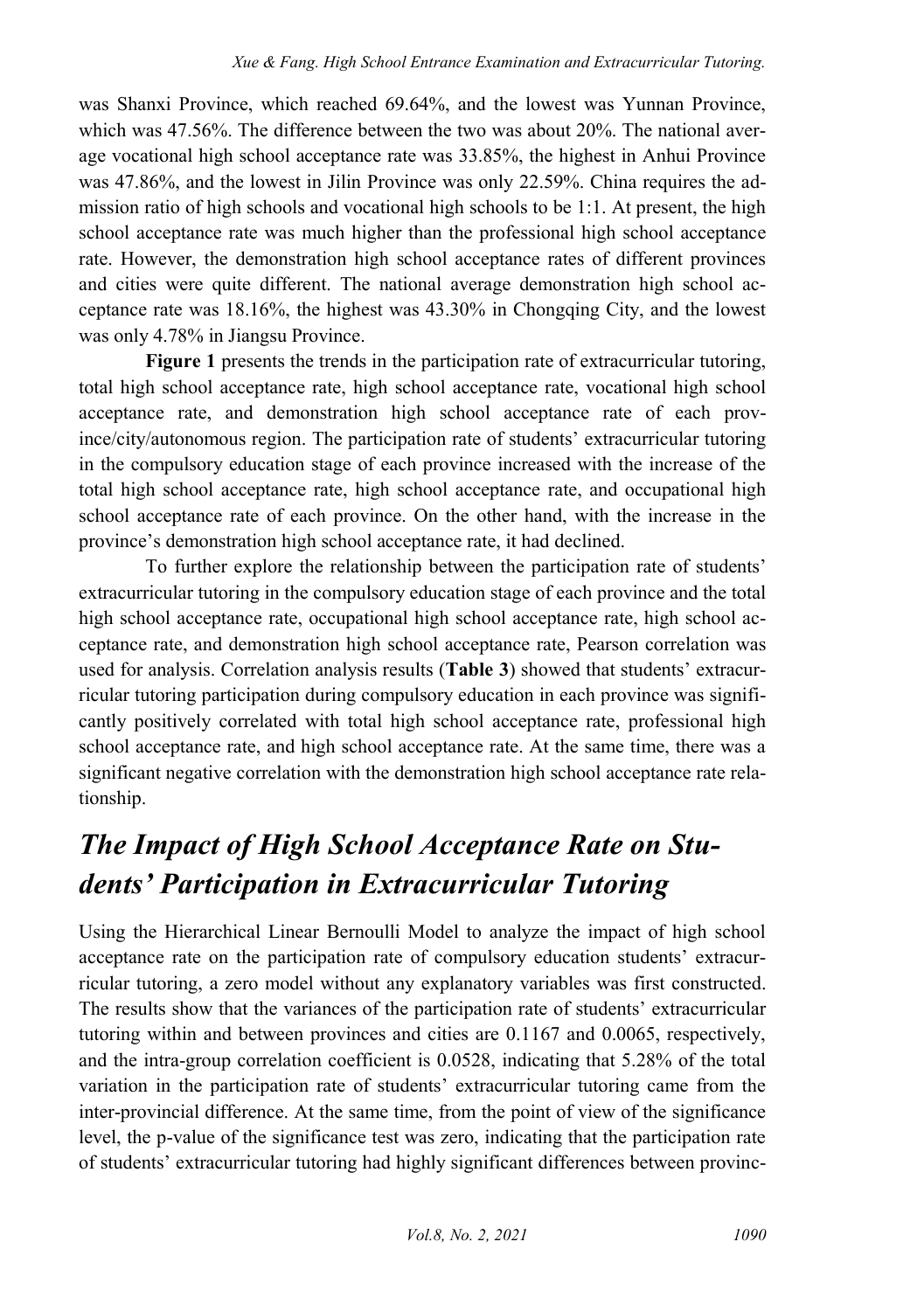

**Figure 1. Participation Rate of Extracurricular Tutoring and Total High School Acceptance Rate.** 

| Tutoring and Total High School Acceptance Rate.                      |                                                                |                                                   |                                                        |                                          |                                                                  |  |  |  |  |  |
|----------------------------------------------------------------------|----------------------------------------------------------------|---------------------------------------------------|--------------------------------------------------------|------------------------------------------|------------------------------------------------------------------|--|--|--|--|--|
|                                                                      | Participation<br>Rate of<br><b>Extracurricular</b><br>Tutoring | Total<br><b>High School</b><br>Acceptance<br>Rate | Vocational<br><b>High School</b><br>Acceptance<br>Rate | <b>High School</b><br>Acceptance<br>Rate | <b>Demonstration</b><br><b>High School</b><br>Acceptance<br>Rate |  |  |  |  |  |
| Participation<br>Rate of<br><b>Extracurricular</b><br>Tutoring       | 1                                                              | $0.563**$                                         | $0.183**$                                              | $0.462**$                                | $-0.240**$                                                       |  |  |  |  |  |
| Total<br><b>High School</b><br><b>Acceptance Rate</b>                | $0.563**$                                                      |                                                   | $0.567**$                                              | $0.582**$                                | 0.015                                                            |  |  |  |  |  |
| Vocational<br><b>High School</b><br><b>Acceptance Rate</b>           | $0.183**$                                                      | $0.567**$                                         | 1                                                      | $-0.340**$                               | $0.050**$                                                        |  |  |  |  |  |
| <b>High School</b><br><b>Acceptance Rate</b>                         | $0.462**$                                                      | $0.582**$                                         | $-0.340**$                                             | 1                                        | $-0.033*$                                                        |  |  |  |  |  |
| <b>Demonstration</b><br><b>High School</b><br><b>Acceptance Rate</b> | $-0.240**$                                                     | 0.015                                             | $0.050**$                                              | $-0.033*$                                | 1                                                                |  |  |  |  |  |

#### **Table 3. Correlation Analysis between Participation Rate of Extracurricular Tutoring and Total High School Acceptance Rate.**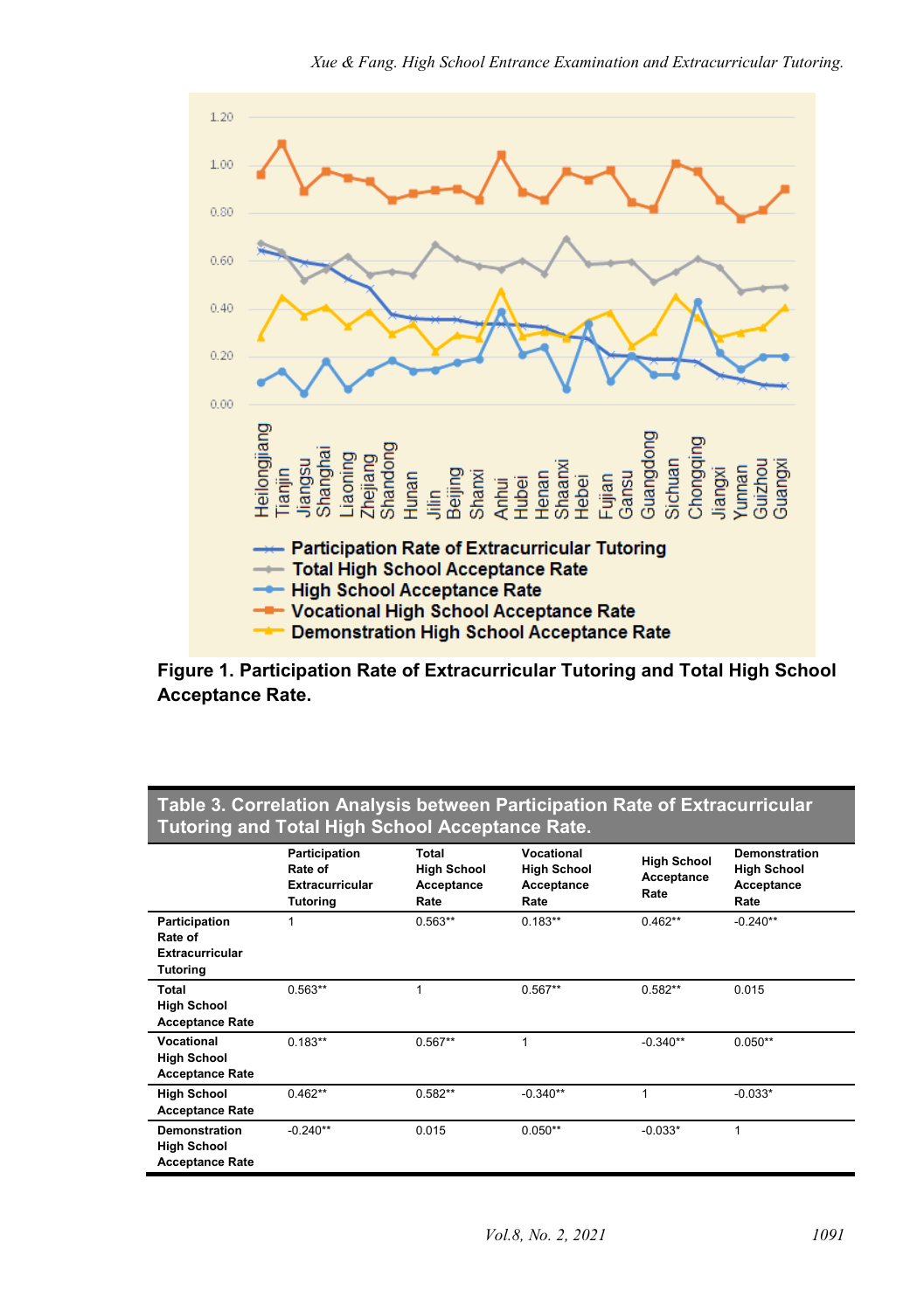#### **Table 4. Bernoulli [Hierarchical](http://scholar.google.com/scholar_url?url=http://www.shehui.pku.edu.cn/upload/editor/file/20180316/20180316085041_4299.pdf&hl=zh-CN&sa=X&ei=Uyv3YMmGCPGAy9YPoYy3sAQ&scisig=AAGBfm0AbW_5yeDXT0YiGX-87405Lth_XA&nossl=1&oi=scholarr) Linear Model Analysis of the Influence of Total High School Acceptance Rate and Vocational High School Acceptance Rate on Participation Rate of Extracurricular Tutoring.**

|                                                                                                 | Model 1                | Model 2                | Model 3                | Model 4                | Model 5                | Model 6               | Model 7               | Model 8               | Model 9               | Model<br>10            |
|-------------------------------------------------------------------------------------------------|------------------------|------------------------|------------------------|------------------------|------------------------|-----------------------|-----------------------|-----------------------|-----------------------|------------------------|
| <b>Student Level</b>                                                                            |                        |                        |                        |                        |                        |                       |                       |                       |                       |                        |
| Boy (Girl as<br>a Reference)                                                                    | $-0.257***$<br>(0.083) | $-0.257***$<br>(0.083) | $-0.256***$<br>(0.083) | $-0.257***$<br>(0.083) | $-0.257***$<br>(0.083) | $0.260***$<br>(0.083) | $0.260***$<br>(0.083) | $0.260***$<br>(0.083) | $0.260***$<br>(0.083) | $-0.260***$<br>(0.083) |
| Net Income<br>Per Capita                                                                        | $0.369***$<br>(0.038)  | 0.450<br>(0.601)       | $0.370***$<br>(0.038)  | $0.369***$<br>(0.038)  | $0.370***$<br>(0.038)  | $0.372***$<br>(0.038) | $0.501**$<br>(0.218)  | $0.372***$<br>(0.038) | $0.372***$<br>(0.038) | $0.371***$<br>(0.038)  |
| Parents'<br>Highest<br>education                                                                | $0.339***$<br>(0.040)  | $0.339***$<br>(0.040)  | 0.085<br>(0.577)       | $0.339***$<br>(0.040)  | $0.339***$<br>(0.040)  | $0.339***$<br>(0.040) | $0.339***$<br>(0.040) | 0.181<br>(0.207)      | $0.339***$<br>(0.040) | $0.339***$<br>(0.040)  |
| Parents'<br>Highest<br>Professional<br><b>Status</b>                                            | $0.294***$<br>(0.064)  | $0.294***$<br>(0.064)  | $0.294***$<br>(0.064)  | $-0.632$<br>(0.982)    | $0.294***$<br>(0.064)  | $0.299***$<br>(0.064) | $0.299***$<br>(0.064) | $0.299***$<br>(0.064) | 0.430<br>(0.363)      | $0.299***$<br>(0.064)  |
| Middle school<br>(Based on<br>Elementary<br>School)                                             | 0.050<br>(0.091)       | 0.050<br>(0.091)       | 0.050<br>(0.091)       | 0.048<br>(0.091)       | $-0.401$<br>(1.473)    | 0.046<br>(0.091)      | 0.046<br>(0.091)      | 0.047<br>(0.091)      | 0.047<br>(0.091)      | 0.418<br>(0.524)       |
| <b>Provincial Level</b>                                                                         |                        |                        |                        |                        |                        |                       |                       |                       |                       |                        |
| GDP<br>Per Capita                                                                               | 0.001<br>(0.001)       | 0.001<br>(0.001)       | 0.001<br>(0.001)       | 0.001<br>(0.001)       | 0.001<br>(0.001)       | 0.001<br>(0.001)      | $0.001*$<br>(0.000)   | 0.001<br>(0.001)      | $0.001*$<br>(0.000)   | $0.001*$<br>(0.000)    |
| <b>Total High</b><br>School<br>Acceptance<br>Rate                                               | 3.221<br>(2.347)       | 3.531<br>(3.278)       | 2.191<br>(3.317)       | 1.268<br>(3.143)       | 3.055<br>(2.408)       |                       |                       |                       |                       |                        |
| Vocational<br><b>High School</b><br>Acceptance<br>Rate                                          |                        |                        |                        |                        |                        | $-3.123$<br>(2.588)   | $-1.561$<br>(3.669)   | $-5.080$<br>(3.608)   | $-2.271$<br>(3.479)   | $-2.687$<br>(2.649)    |
| <b>Interaction Effect</b>                                                                       |                        |                        |                        |                        |                        |                       |                       |                       |                       |                        |
| <b>Total High</b><br>School<br>Acceptance<br>Rate*Household<br>Income<br>Per Capita             |                        | $-0.096$<br>(0.711)    |                        |                        |                        |                       |                       |                       |                       |                        |
| <b>Total High</b><br>School Ac-<br>ceptance<br>Rate*Parents'<br>Highest Educa-<br>tion          |                        |                        | 0.299<br>(0.678)       |                        |                        |                       |                       |                       |                       |                        |
| <b>Total High</b><br>School<br>Acceptance<br>Rate*Parents'<br>Highest<br>Professional<br>Status |                        |                        |                        | 1.092<br>(1.156)       |                        |                       |                       |                       |                       |                        |
| <b>Total High</b><br>School Ac-<br>ceptance<br>Rate* Schooling<br>Stage                         |                        |                        |                        |                        | 0.533<br>(1.732)       |                       |                       |                       |                       |                        |
| Vocational High<br>School Ac-<br>ceptance<br>rate*Household<br>Income Per<br>Capita             |                        |                        |                        |                        |                        |                       | $-0.469$<br>(0.780)   |                       |                       |                        |
| Vocational High<br>School Ac-<br>ceptance<br>Rate*Parents'<br>Highest Educa-<br>tion            |                        |                        |                        |                        |                        |                       |                       | 0.571<br>(0.735)      |                       |                        |
| Vocational High<br>School                                                                       |                        |                        |                        |                        |                        |                       |                       |                       | $-0.470$<br>(1.283)   |                        |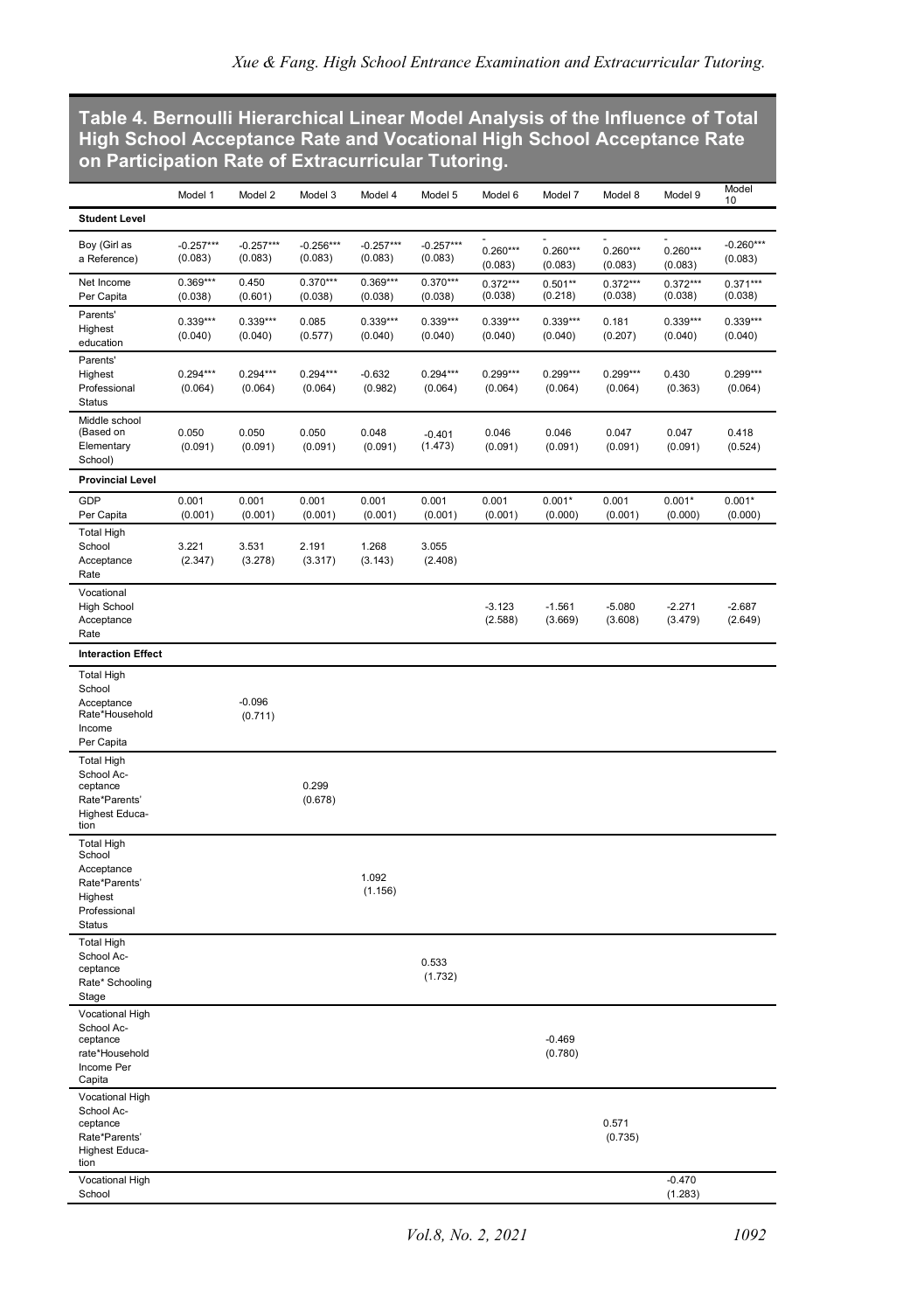| Acceptance<br>Rate*Parents'<br>Highest<br>Professional<br>Status           |                        |                       |                       |                      |                        |                       |                            |                       |                       |                        |
|----------------------------------------------------------------------------|------------------------|-----------------------|-----------------------|----------------------|------------------------|-----------------------|----------------------------|-----------------------|-----------------------|------------------------|
| <b>Vocational High</b><br>School<br>Acceptance<br>Rate* Schooling<br>Stage |                        |                       |                       |                      |                        |                       |                            |                       |                       | $-1.350$<br>(1.878)    |
| Intercept                                                                  | $-6.374***$<br>(1.906) | $-6.639**$<br>(2.729) | $-5.493**$<br>(2.764) | $-4.719*$<br>(2.600) | $-6.232***$<br>(1.960) | $3.071***$<br>(0.707) | ٠<br>$3.512***$<br>(1.019) | $-2.516**$<br>(1.004) | $3.309***$<br>(0.960) | $-3.192***$<br>(0.725) |
| Model<br>Significance                                                      | 0.000                  | 0.000                 | 0.000                 | 0.000                | 0.000                  | 0.000                 | 0.000                      | 0.000                 | 0.000                 | 0.000                  |
| Observed<br>Value                                                          | 3,498                  | 3,498                 | 3,498                 | 3,498                | 3,498                  | 3,498                 | 3,498                      | 3,498                 | 3,498                 | 3,498                  |

es and cities. Therefore, this study constructed a multi-layer linear model to discuss and analyze the factors that affected students' participation in extracurricular tutoring.

**Table 4** shows that at the student level, the participation rate of boys in extracurricular tutoring was significantly lower than that of girls. The net income per capita of the family, the highest educational background of the parents, and the most elevated occupational status of the parents all had a significant positive impact on the participation rate of students' extracurricular tutoring. There was no significant difference in the participation rate of extracurricular tutoring among students at different school stages. At the provincial level, GDP per capita had no significant effect on the participation rate of extracurricular tutoring. The high school acceptance rate had no significant impact on extracurricular tutoring. The cofounding items of high school acceptance rate and family income per capita, parents' highest education level, parents' highest occupational status, and learning stage were put into the model. It was found that the effects were not significant. This showed that students of different family backgrounds and different stages of the study had no heterogeneity in the pressure brought by competition for high school entrance opportunities. Similarly, the effect of vocational high school acceptance rate on the participation rate of students' extracurricular tutoring had also reached a similar conclusion.

**Table 5** presents the high school acceptance rate and demonstration the high school acceptance rate on students' extracurricular tutoring participation rate. The results showed that the high school acceptance rate had a significant positive effect on students' extracurricular tutoring; that is, the higher the high school acceptance rate was, the higher the participation rate of extracurricular tutoring was. The cofounding items of high school acceptance rate and family income per capita, parents' highest educational background, parents' highest professional status, and learning stage were added to the model. We found no heterogeneity in the impact of the high school acceptance rate on the participation rate of extracurricular tutoring among students of different family incomes, parents' highest education level, and learning stage. However, students with other parents' professional status had heterogeneity in the influence of high school acceptance rate on the participation rate of extracurricular tutoring.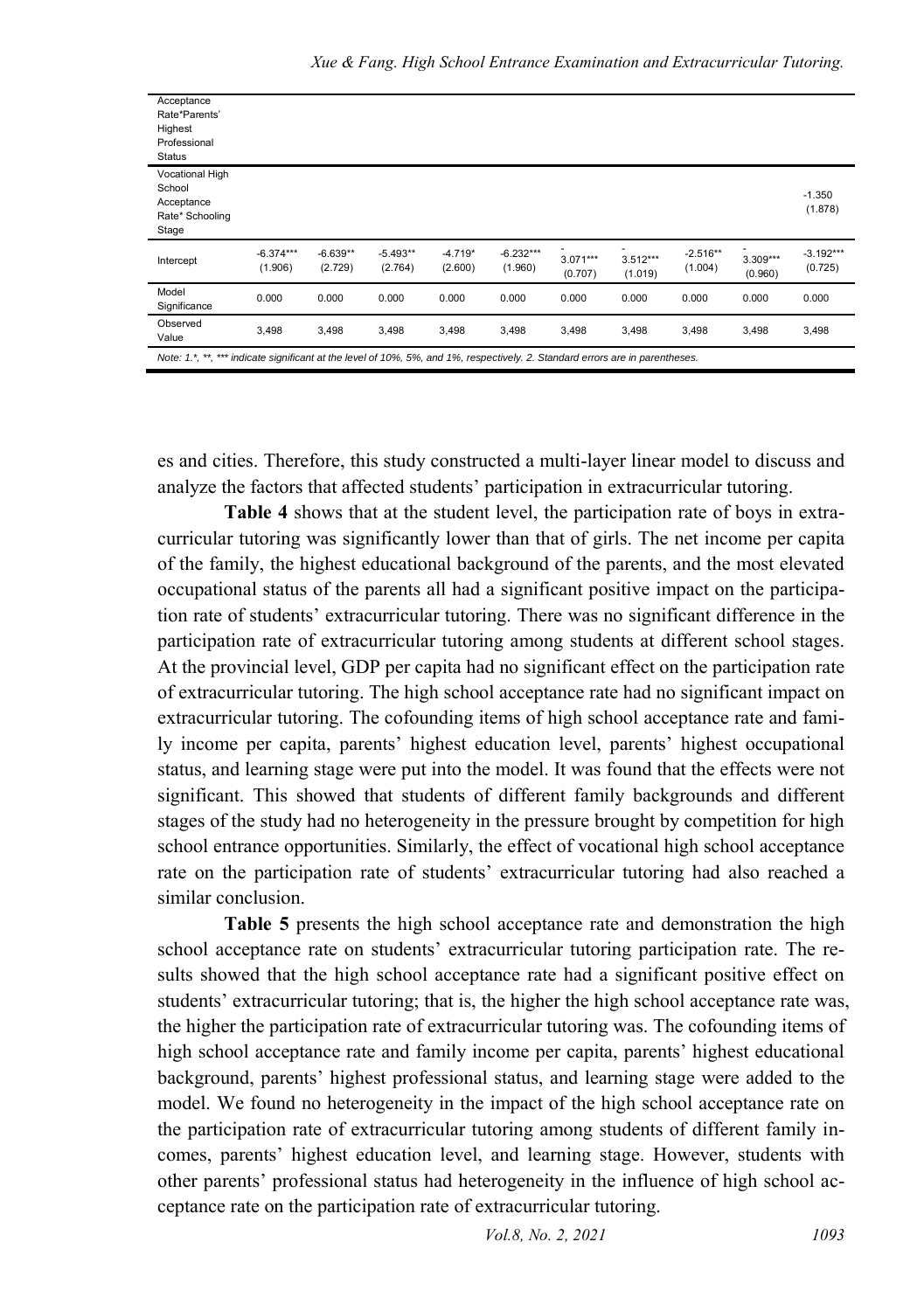#### **Table 5. Bernoulli [Hierarchical](http://scholar.google.com/scholar_url?url=http://www.shehui.pku.edu.cn/upload/editor/file/20180316/20180316085041_4299.pdf&hl=zh-CN&sa=X&ei=Uyv3YMmGCPGAy9YPoYy3sAQ&scisig=AAGBfm0AbW_5yeDXT0YiGX-87405Lth_XA&nossl=1&oi=scholarr) Linear Model Analysis of the Influence of High School Acceptance Rate and Demonstration High School Acceptance Rate on Participation Rate of Extracurricular Tutoring.**

|                                                        | Model<br>11               | Model<br>12         | Model<br>13               | Model<br>14         | Model<br>15           | Model<br>16           | Model<br>17          | Model<br>18          | Model<br>19               | Model<br>20               |
|--------------------------------------------------------|---------------------------|---------------------|---------------------------|---------------------|-----------------------|-----------------------|----------------------|----------------------|---------------------------|---------------------------|
| <b>High School</b><br>Acceptance Rate                  | $6.212***$<br>(2.178)     | 4.632<br>(3.225)    | $6.729**$<br>(3.394)      | 2.126<br>(3.228)    | 5.476**<br>(2.269)    |                       |                      |                      |                           |                           |
| Demonstration<br><b>High School</b><br>Acceptance Rate |                           |                     |                           |                     |                       | 2.789***<br>(1.520)   | $-3.826*$<br>(2.139) | $-4.206*$<br>(2.266) | $-3.305$<br>(2.086)       | $-2.158$<br>(1.552)       |
| <b>Interaction effect</b>                              |                           |                     |                           |                     |                       |                       |                      |                      |                           |                           |
| <b>High School</b>                                     |                           |                     |                           |                     |                       |                       |                      |                      |                           |                           |
| Acceptance<br>Rate*Household                           |                           | 0.535<br>(0.802)    |                           |                     |                       |                       |                      |                      |                           |                           |
| Income Per Capita                                      |                           |                     |                           |                     |                       |                       |                      |                      |                           |                           |
| <b>High School</b>                                     |                           |                     |                           |                     |                       |                       |                      |                      |                           |                           |
| Acceptance                                             |                           |                     | $-0.160$                  |                     |                       |                       |                      |                      |                           |                           |
| Rate*Parents'                                          |                           |                     | (0.810)                   |                     |                       |                       |                      |                      |                           |                           |
| <b>Highest Education</b>                               |                           |                     |                           |                     |                       |                       |                      |                      |                           |                           |
| <b>High School</b>                                     |                           |                     |                           |                     |                       |                       |                      |                      |                           |                           |
| Acceptance<br>Rate*Parents'                            |                           |                     |                           | $2.465*$            |                       |                       |                      |                      |                           |                           |
| Highest                                                |                           |                     |                           | (1.426)             |                       |                       |                      |                      |                           |                           |
| Professional Status                                    |                           |                     |                           |                     |                       |                       |                      |                      |                           |                           |
| High School                                            |                           |                     |                           |                     |                       |                       |                      |                      |                           |                           |
| Acceptance                                             |                           |                     |                           |                     | 2.149                 |                       |                      |                      |                           |                           |
| Rate*Schooling                                         |                           |                     |                           |                     | (1.989)               |                       |                      |                      |                           |                           |
| Stage                                                  |                           |                     |                           |                     |                       |                       |                      |                      |                           |                           |
| Demonstration                                          |                           |                     |                           |                     |                       |                       |                      |                      |                           |                           |
| <b>High School</b><br>Acceptance                       |                           |                     |                           |                     |                       |                       | 0.330                |                      |                           |                           |
| Rate*Household                                         |                           |                     |                           |                     |                       |                       | (0.478)              |                      |                           |                           |
| Income Per Capita                                      |                           |                     |                           |                     |                       |                       |                      |                      |                           |                           |
| Demonstration                                          |                           |                     |                           |                     |                       |                       |                      |                      |                           |                           |
| <b>High School</b>                                     |                           |                     |                           |                     |                       |                       |                      | 0.422                |                           |                           |
| Acceptance<br>Rate*Parents'                            |                           |                     |                           |                     |                       |                       |                      | (0.499)              |                           |                           |
| <b>Highest Education</b>                               |                           |                     |                           |                     |                       |                       |                      |                      |                           |                           |
| Demonstration                                          |                           |                     |                           |                     |                       |                       |                      |                      |                           |                           |
| <b>High School</b>                                     |                           |                     |                           |                     |                       |                       |                      |                      |                           |                           |
| Acceptance                                             |                           |                     |                           |                     |                       |                       |                      |                      | 0.286                     |                           |
| Rate*Parents'                                          |                           |                     |                           |                     |                       |                       |                      |                      | (0.795)                   |                           |
| Highest<br><b>Professional Status</b>                  |                           |                     |                           |                     |                       |                       |                      |                      |                           |                           |
| Demonstration                                          |                           |                     |                           |                     |                       |                       |                      |                      |                           |                           |
| <b>High School</b>                                     |                           |                     |                           |                     |                       |                       |                      |                      |                           |                           |
| Acceptance                                             |                           |                     |                           |                     |                       |                       |                      |                      |                           | $-1.984*$                 |
| Rate* Schooling                                        |                           |                     |                           |                     |                       |                       |                      |                      |                           | (1.152)                   |
| Stage                                                  |                           |                     |                           |                     |                       |                       |                      |                      |                           |                           |
| Intercept                                              | ÷,<br>7.300***<br>(1.269) | 6.398***<br>(1.858) | ä,<br>7.596***<br>(1.958) | 4.975***<br>(1.855) | $6.878***$<br>(1.320) | $3.153***$<br>(0.508) | 2.967***<br>(0.574)  | 2.896***<br>(0.591)  | L.<br>3.055***<br>(0.574) | L,<br>3.285***<br>(0.511) |
| Model                                                  |                           |                     |                           |                     |                       |                       |                      |                      |                           |                           |
| Significance                                           | 0.000                     | 0.000               | 0.000                     | 0.000               | 0.000                 | 0.000                 | 0.000                | 0.000                | 0.000                     | 0.000                     |
| Observed<br>Value                                      | 3,498                     | 3,498               | 3,498                     | 3,498               | 3,498                 | 3,496                 | 3,496                | 3,496                | 3,496                     | 3,496                     |

*Note: The above models control gender, household net income per capita, parent's highest education level, parent's highest occupation, schooling stage at the student level, and controls per capita GDP at the provincial level. Due to space reasons, it is omitted from the article.*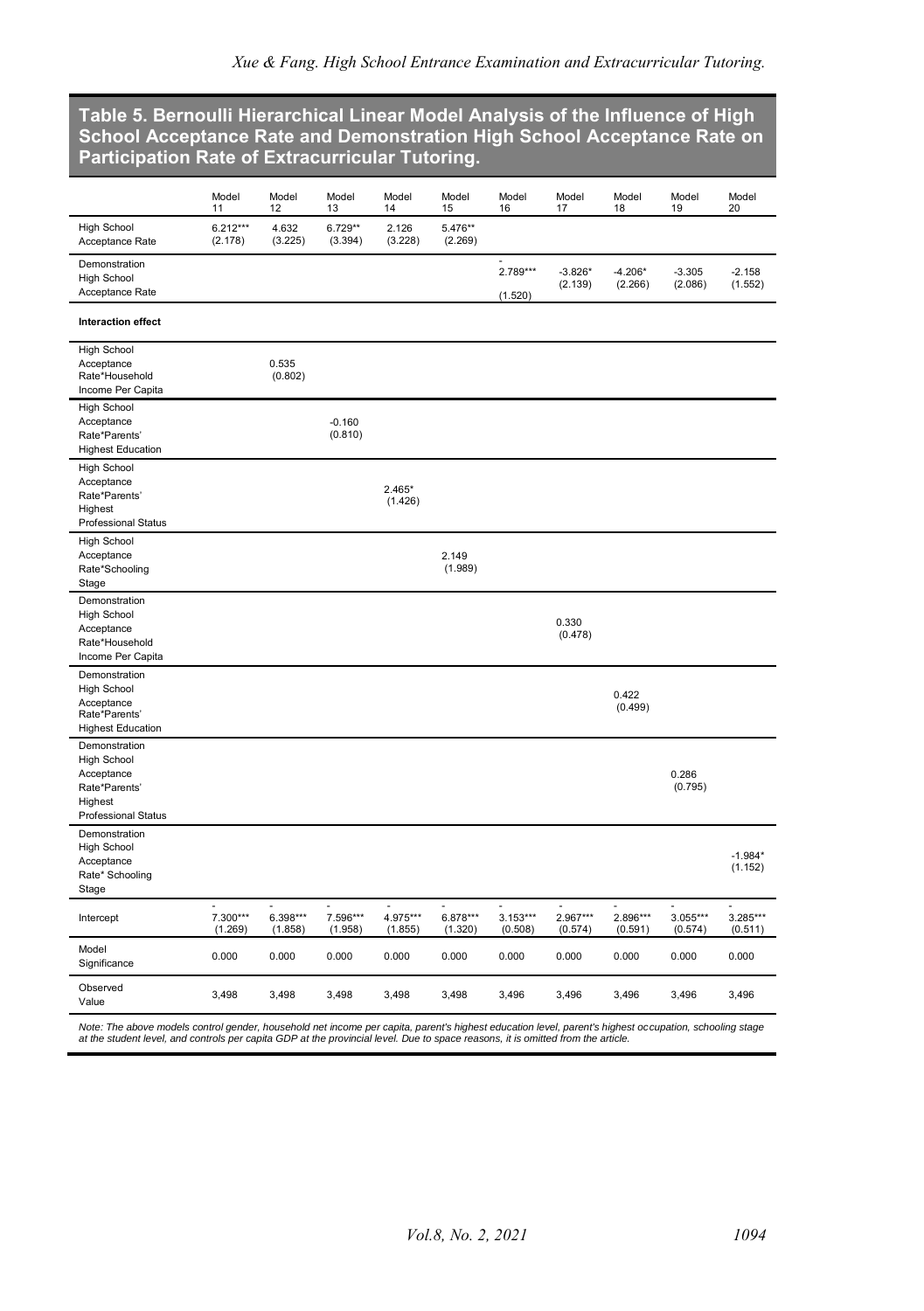In contrast, the demonstration high school acceptance rate had a significant negative impact on students' extracurricular tutoring participation. Thus, it showed that the improvement of the demonstration high school acceptance rate could reduce the participation rate of students' extracurricular tutoring. After adding the cofounding items of the demonstration high school and different family backgrounds and learning stages, the results showed no heterogeneity in the demonstration high school acceptance rate on the participation rate of extracurricular tutoring among students of diverse family backgrounds. However, students of varying learning stages had heterogeneity in the demonstration high school acceptance rate on the participation rate of extracurricular tutoring.

In the research mentioned above, there was heterogeneity in the influence of acceptance rate on the participation rate of extracurricular tutoring among students of different learning stages and the highest professional status of their parents. To further explore the profound differences of heterogeneity, this study carried out sub-sample regression on different school stages and the highest occupational status of parents. Ta**ble 6** shows the sub-sample regression results of varying school stages. Whether it is the elementary school sample or the middle school sample, the high school acceptance rate and vocational high school acceptance rate significantly affected students' extracurricular tutoring participation. However, the high school acceptance rate had a significant positive impact on students' extracurricular tutoring participation. Among them, the coefficient of the middle school sample was higher than that of the elementary school sample, indicating that the high school acceptance rate had a more significant impact on the participation rate of middle school students' extracurricular tutoring than elementary school students. On the other hand, in the elementary school sample, the demonstration high school acceptance rate had no significant effect on the participation rate of extracurricular tutoring.

In contrast, in the middle school sample, the demonstration high school acceptance rate significantly negatively affected the extracurricular tutoring participation rate. The increase in the acceptance rate of the demonstration high school could dramatically reduce the probability of middle school students participating in extracurricular tutoring. Because middle school students face direct pressure from high school entrance examination competitions, they are more sensitive to the demonstration high school acceptance rate. However, elementary school students face more competitive pressure from the beginning of middle school, so the increase in the demonstration high school acceptance rate could significantly reduce the participation rate of middle school students' extracurricular tutoring. In contrast, the impact on elementary school students was not significant.

**Table 7** presents the effect of acceptance rate on the participation rate of extracurricular tutoring among students with different parents' highest professional status. In the samples of the highest occupational status of different parents, neither the high school acceptance rate nor the vocational high school acceptance rate significantly affected the participation rate of students' extracurricular tutoring. The high school acceptance rate has a significant positive impact on the participation rate of students' ex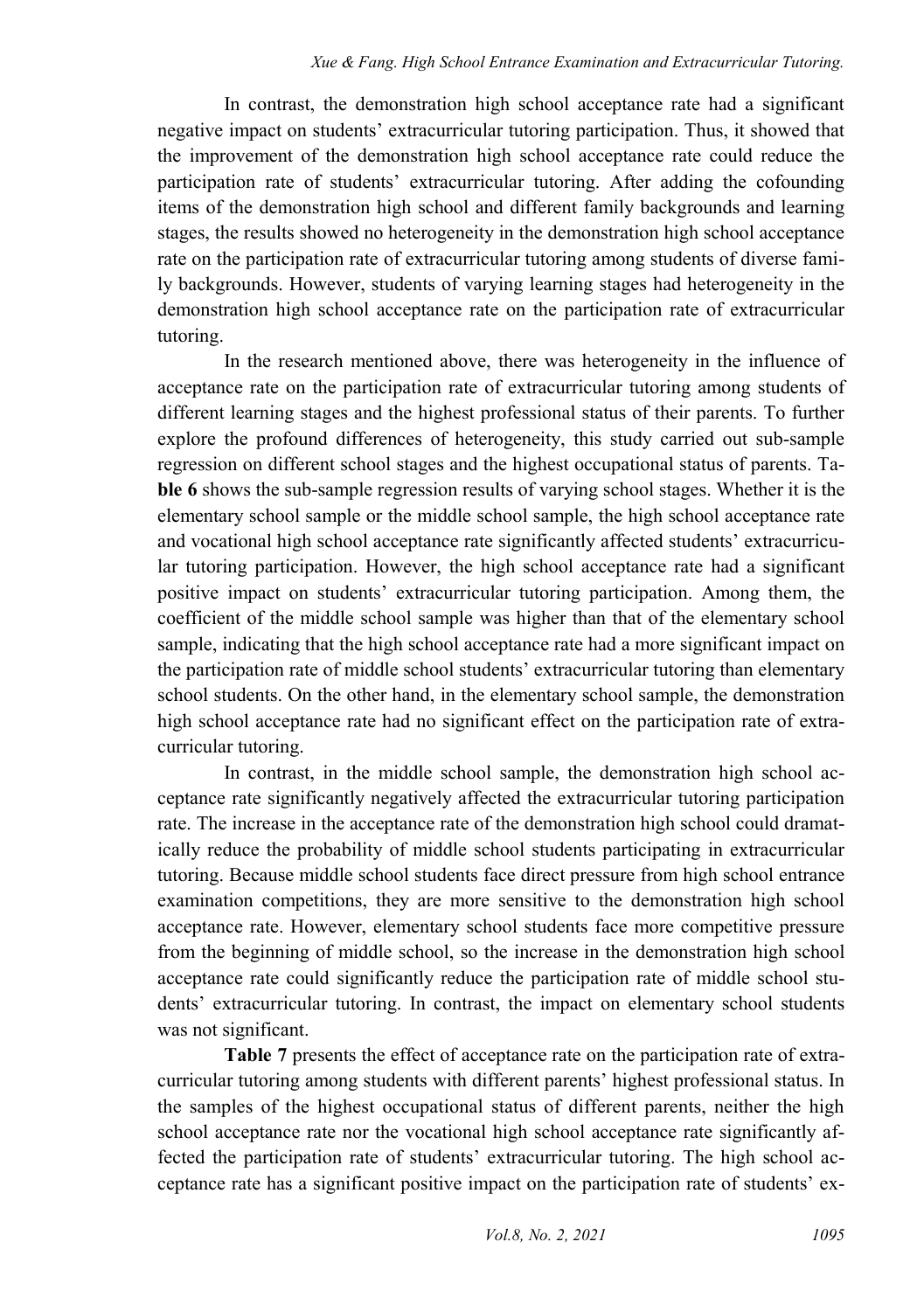**Table 6. Bernoulli [Hierarchical](http://scholar.google.com/scholar_url?url=http://www.shehui.pku.edu.cn/upload/editor/file/20180316/20180316085041_4299.pdf&hl=zh-CN&sa=X&ei=Uyv3YMmGCPGAy9YPoYy3sAQ&scisig=AAGBfm0AbW_5yeDXT0YiGX-87405Lth_XA&nossl=1&oi=scholarr) Linear Model Analysis of the Influence of Total High School Acceptance Rate on the Participation Rate of Extracurricular Tutoring of Students in Different School Stages.**

|                                                        |                        | <b>Elementary School Sample</b> |                        |                        | <b>Middle School Sample</b> |                        |                        |                        |  |  |  |
|--------------------------------------------------------|------------------------|---------------------------------|------------------------|------------------------|-----------------------------|------------------------|------------------------|------------------------|--|--|--|
| <b>Total High School</b><br>Acceptance Rate            | 2.500<br>(2.386)       |                                 |                        |                        | 4.416<br>(2.846)            |                        |                        |                        |  |  |  |
| Vocational<br><b>High School</b><br>Acceptance Rate    |                        | $-4.039$<br>(2.609)             |                        |                        |                             | $-2.744$<br>(3.209)    |                        |                        |  |  |  |
| <b>High School</b><br>Acceptance Rate                  |                        |                                 | $6.130***$<br>(2.222)  |                        |                             |                        | $7.158***$<br>(2.562)  |                        |  |  |  |
| Demonstration<br><b>High School</b><br>Acceptance Rate |                        |                                 |                        | $-2.378$<br>(1.585)    |                             |                        |                        | $-3.575*$<br>(1.835)   |  |  |  |
| Intercept                                              | $-5.977***$<br>(1.932) | $-3.060***$<br>(0.705)          | $-7.443***$<br>(1.303) | $-3.423***$<br>(0.537) | $-7.062***$<br>(2.308)      | $-2.923***$<br>(0.882) | $-7.545***$<br>(1.502) | $-3.423***$<br>(0.537) |  |  |  |
| Model Significance                                     | 0.000                  | 0.000                           | 0.000                  | 0.000                  | 0.000                       | 0.000                  | 0.000                  | 0.000                  |  |  |  |
| Observed Value                                         | 2.448                  | 2.448                           | 2.448                  | 2.448                  | 1.050                       | 1.050                  | 1.050                  | 1.050                  |  |  |  |

**Table 7. Bernoulli [Hierarchical](http://scholar.google.com/scholar_url?url=http://www.shehui.pku.edu.cn/upload/editor/file/20180316/20180316085041_4299.pdf&hl=zh-CN&sa=X&ei=Uyv3YMmGCPGAy9YPoYy3sAQ&scisig=AAGBfm0AbW_5yeDXT0YiGX-87405Lth_XA&nossl=1&oi=scholarr) Linear Model Analysis of the Influence of Total High School Acceptance Rate on the Participation Rate of Extracurricular Tutoring of Students with Different Parents' Highest Professional Status.**

| <b>Lower Level Sample</b>                                                                                                                                                                                                                                                   |                       |                        |                        |                        | <b>Middle Level Sample</b> |                        |                        |                        | <b>Upper Level Sample</b> |                       |                        |                        |
|-----------------------------------------------------------------------------------------------------------------------------------------------------------------------------------------------------------------------------------------------------------------------------|-----------------------|------------------------|------------------------|------------------------|----------------------------|------------------------|------------------------|------------------------|---------------------------|-----------------------|------------------------|------------------------|
| Total<br>High<br>School<br>Acceptance<br>Rate                                                                                                                                                                                                                               | 2.003<br>(2.803)      |                        |                        |                        | 3.854<br>(2.943)           |                        |                        |                        | 3.589<br>(3.001)          |                       |                        |                        |
| Vocational<br>High<br>School<br>Acceptance<br>Rate                                                                                                                                                                                                                          |                       | $-4.115$<br>(3.118)    |                        |                        |                            | $-3.133$<br>(3.174)    |                        |                        |                           | $-3.458$<br>(3.592)   |                        |                        |
| High<br>School<br>Acceptance<br>Rate                                                                                                                                                                                                                                        |                       |                        | 5.292**<br>(2.563)     |                        |                            |                        | 7.056***<br>(2.741)    |                        |                           |                       | 8.179***<br>(3.156)    |                        |
| Demonstration<br>High<br>School<br>Acceptance<br>Rate                                                                                                                                                                                                                       |                       |                        |                        | $-4.350**$<br>(2.018)  |                            |                        |                        | $-2.388$<br>(1.834)    |                           |                       |                        | $-0.420$<br>(2.164)    |
| Intercept                                                                                                                                                                                                                                                                   | $-4.964**$<br>(2.273) | $-2.391***$<br>(0.850) | $-6.324***$<br>(1.490) | $-2.377***$<br>(0.624) | $-6.536***$<br>(2.403)     | $-2.729***$<br>(0.868) | $-7.459***$<br>(1.625) | $-2.839***$<br>(0.649) | $-5.721**$<br>(2.435)     | $-2.125**$<br>(0.993) | $-7.393***$<br>(1.846) | $-2.820***$<br>(0.776) |
| Model<br>Significance                                                                                                                                                                                                                                                       | 0.000                 | 0.000                  | 0.000                  | 0.000                  | 0.000                      | 0.000                  | 0.000                  | 0.000                  | 0.000                     | 0.000                 | 0.000                  | 0.000                  |
| Observed<br>Value                                                                                                                                                                                                                                                           | 1,794                 | 1,794                  | 1.794                  | 1,794                  | 1,326                      | 1,326                  | 1,326                  | 1,326                  | 378                       | 378                   | 378                    | 378                    |
| Note: The above models control gender, per capita net income per household, the highest education level of parents, and schooling stage at the student<br>level, and controls per capita GDP at the provincial level. Due to space reasons, it is omitted from the article. |                       |                        |                        |                        |                            |                        |                        |                        |                           |                       |                        |                        |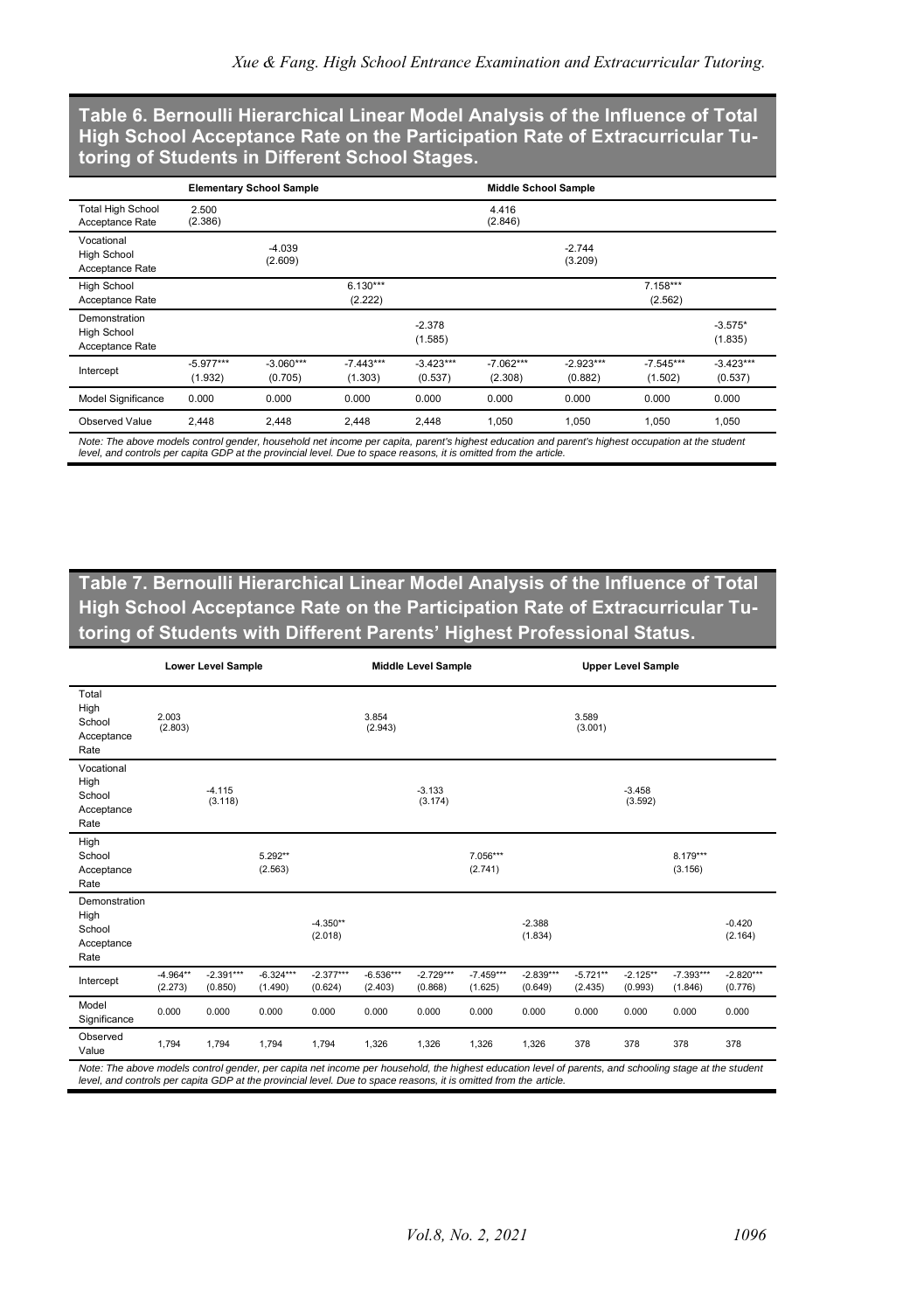tracurricular tutoring. Among them, the coefficient of the sample of students whose parents' occupational status with the upper level was the largest, but that of the samples of students whose parents' occupational status with the lower level was the smallest. It can be seen that the high school acceptance rate had a more significant impact on the upper samples and had a minor effect on the lower samples. In the samples whose parents' occupations were classified as more inferior, the demonstration high school acceptance rate had a significant negative impact on the participation rate of extracurricular tutoring. That is to say, the improvement of the demonstration high school acceptance rate could significantly reduce the participation rate of extracurricular tutoring for students whose parents' occupational classification was lower. However, in samples whose parents' occupations were classified as middle and upper levels, the demonstration high school acceptance rate had no significant effect on the participation rate of extracurricular tutoring.

## **Conclusion and Suggestion**

## *Discussion*

According to the MMI theory, when high school education is not yet widespread, people's primary goal is to get education opportunities, that is, "going to high school." Now high school education has been universally available. More than 90% of middle school students can receive high school education, and more than 50% can receive vocational high school education. As a result, the attractiveness of high school education opportunities and professional high school education opportunities is significantly reduced. This study found that the increase in the high school acceptance rate has instead promoted students' extracurricular tutoring participation. Only the increase in the demonstration high school acceptance rate can effectively reduce the participation rate of extracurricular tutoring. Combined with the EMI theory, the core of the current high school education competition is not the opportunity to receive education but the quality of education, that is, "a good high school." Thus, going to high school can no longer effectively maintain their children's dominant position in high school education and future higher education competition for families with higher social strata.

Moreover, due to the undifferentiated educational opportunities of high schools and the scarcity of high-quality high school educational resources, the expansion of high school enrollment has increased the pressure of education competition from higher-class families in the social class and further aggravated their academic anxiety. Therefore, families with higher social strata will try to get their children to participate in extracurricular tutoring, trying to help them build an advantage in the high school entrance examination competition to enter the demonstration high school and receive better high school educational resources. In addition, even if the demonstration high school acceptance rate is increased, it will only reduce the participation rate of extracurricular tutoring for lower social class families. However, students from families with higher social strata still choose to participate in extracurricular tutoring to ensure that they effectively maintain their competitive advantage in high schools. Furthermore, some do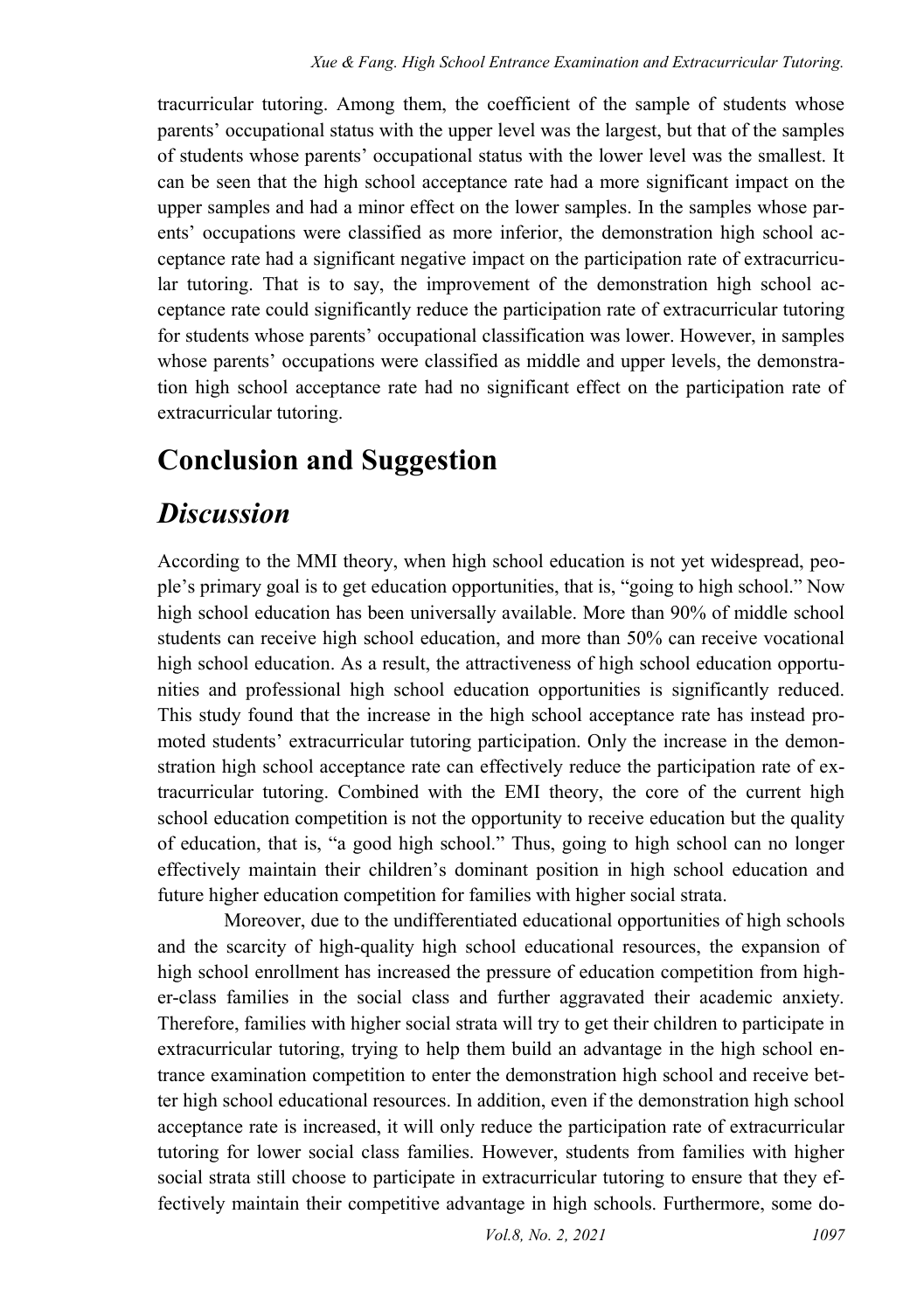mestic and foreign studies have found that extracurricular tutoring can help improve students' academic performance (Xue, 2016; Dang, 2007). This will increase enrollment opportunities and high-quality high school educational resources for demonstration high schools, which are more enjoyed by children from families with higher social strata. As a result, the differences in admission opportunities for children of different social classes in the demonstration high school have been enlarged, resulting in unequal admission opportunities for the demonstration high school, which is not conducive to social mobility and educational equity.

When studying the impact of high school entrance examination competition on compulsory education students' extracurricular tutoring participation, the high school acceptance rate in the study used 2015 data, while compulsory education students' extracurricular tutoring participation used 2016 data, which can avoid two-way cause and effect to a certain extent problem. However, the problem was still not solved, leading to a certain deviation in the estimation results. Therefore, in follow-up studies, we will try to use tracking data to reduce endogenous interference further.

## *Conclusions*

This study was based on CFPS 2016 data and collected data on high school acceptance rates in various provinces. Following the MMI and EMI theories, by constructing the Hierarchical Linear Bernoulli Model, exploring the impact of high school entrance examination competition on students' extracurricular tutoring participation in the compulsory education stage, the following main research conclusions are drawn.

First, the participation rate of students in Chinese compulsory education in extracurricular tutoring is 32.74%, and nearly one-third of students participate in tutoring. Second, China's average high school acceptance rate is 91.66%, and most middle school students can receive a high school education. Third, China's average high school acceptance rate is 57.82%, and the average vocational high school acceptance rate is 33.85%. This is quite different from the policy objective of maintaining roughly the same enrollment scale for high schools and secondary vocational schools during the high school stage in China. Fourth, the average demonstration high school acceptance rate in China is 18.16%, indicating that China's high-quality high school education resources are relatively scarce.

Second, the high school acceptance rate and vocational high school acceptance rate significantly affect students' extracurricular tutoring participation. Increasing the high school acceptance rate and vocational high school acceptance rate cannot reduce the participation rate of students' extracurricular tutoring. It shows that there is less competition between high school admission opportunities and vocational high school admission opportunities. Moreover, students of different family backgrounds and different stages of study have no heterogeneity in the competitive pressure brought by high school education entrance opportunities and vocational high school entrance opportunities. It shows that the core of education competition among families of different social classes is not high school education entrance opportunities and vocational high school education entrance opportunities.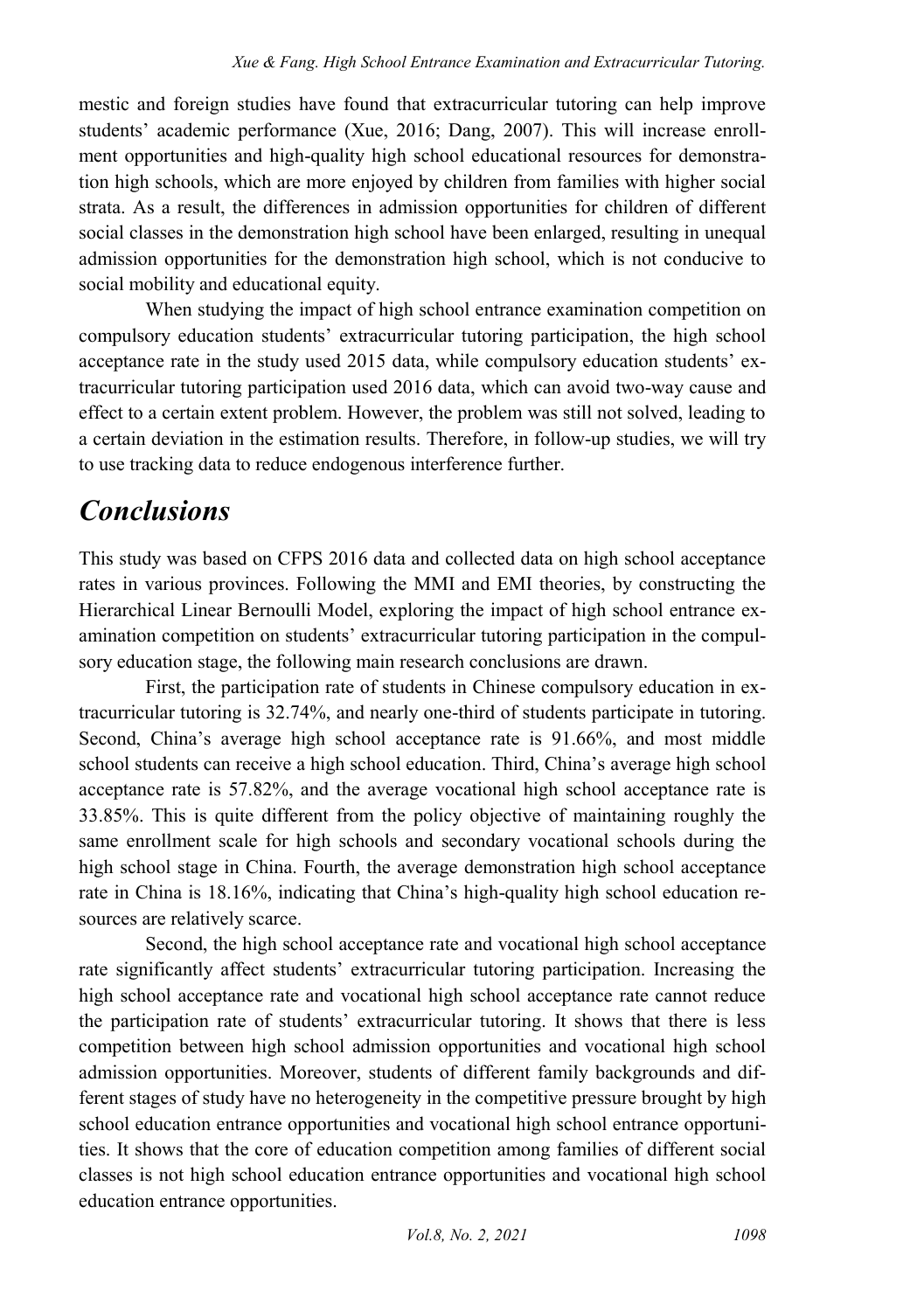Third, the high school acceptance rate has a significant positive effect on students' extracurricular tutoring; that is, the higher the high school acceptance rate is, the higher the participation rate of students' extracurricular tutoring is.

Fourth, the demonstration high school acceptance rate has a significant negative impact on students' extracurricular tutoring; that is, increasing the demonstration high school acceptance rate can significantly reduce the student's participation rate of extracurricular tutoring.

Fifth, the impact of high school acceptance rate on the participation rate of extracurricular tutoring of students from families of different social classes is heterogeneous. The higher the high school acceptance rate, the greater the probability of students from families with higher social strata participating in extracurricular tutoring. The high school acceptance rate has no heterogeneous influence on students at different school stages. Whether it is the elementary school sample or the middle school sample, the high school acceptance rate significantly positively affects students' extracurricular tutoring participation.

Sixth, the demonstration high school acceptance rate has a heterogeneous effect on the participation rate of extracurricular tutoring among students from different social classes. For example, the demonstration high school acceptance rate has a significant negative impact on the participation rate of extracurricular tutoring for students whose parental occupation is classified as lower but has no significant effect on the participation rate of extracurricular tutoring for students whose parental occupation is classified as middle and upper. Finally, the demonstration high school acceptance rate has a heterogeneous effect on students at different school stages. For example, the demonstration high school acceptance rate has no significant impact on the participation rate of extracurricular tutoring for elementary school students. Still, it has a significant adverse effect on the participation rate of extracurricular tutoring for middle school students.

## *Suggestion*

First, expand high-quality high school educational resources, increase the demonstration high school acceptance rate, and reduce the participation rate of students' extracurricular tutoring during the compulsory education stage. As China's high school education has been universally available, the high school entrance examination competition is more about the quality of high school education, that is, "a good high school," not just "a high school" education opportunity. However, the scarcity of high-quality high school resources has caused Cohort Crowding in the admission opportunities of demonstration high schools. The supply elasticity of the demonstration high school is relatively small, which makes its competition more intense (Bound & Turner, 2007). To allow their children to enter the demonstration high school, families with higher social strata seek out-of-school education, that is, extracurricular tutoring, to help their children maintain their advantages in the competition for further instruction. Therefore, we must try our best to expand high-quality high school educational resources, increase the supply capacity of demonstration high schools, and increase the acceptance rate of demonstration high schools so that a broader range of families can enjoy high-quality high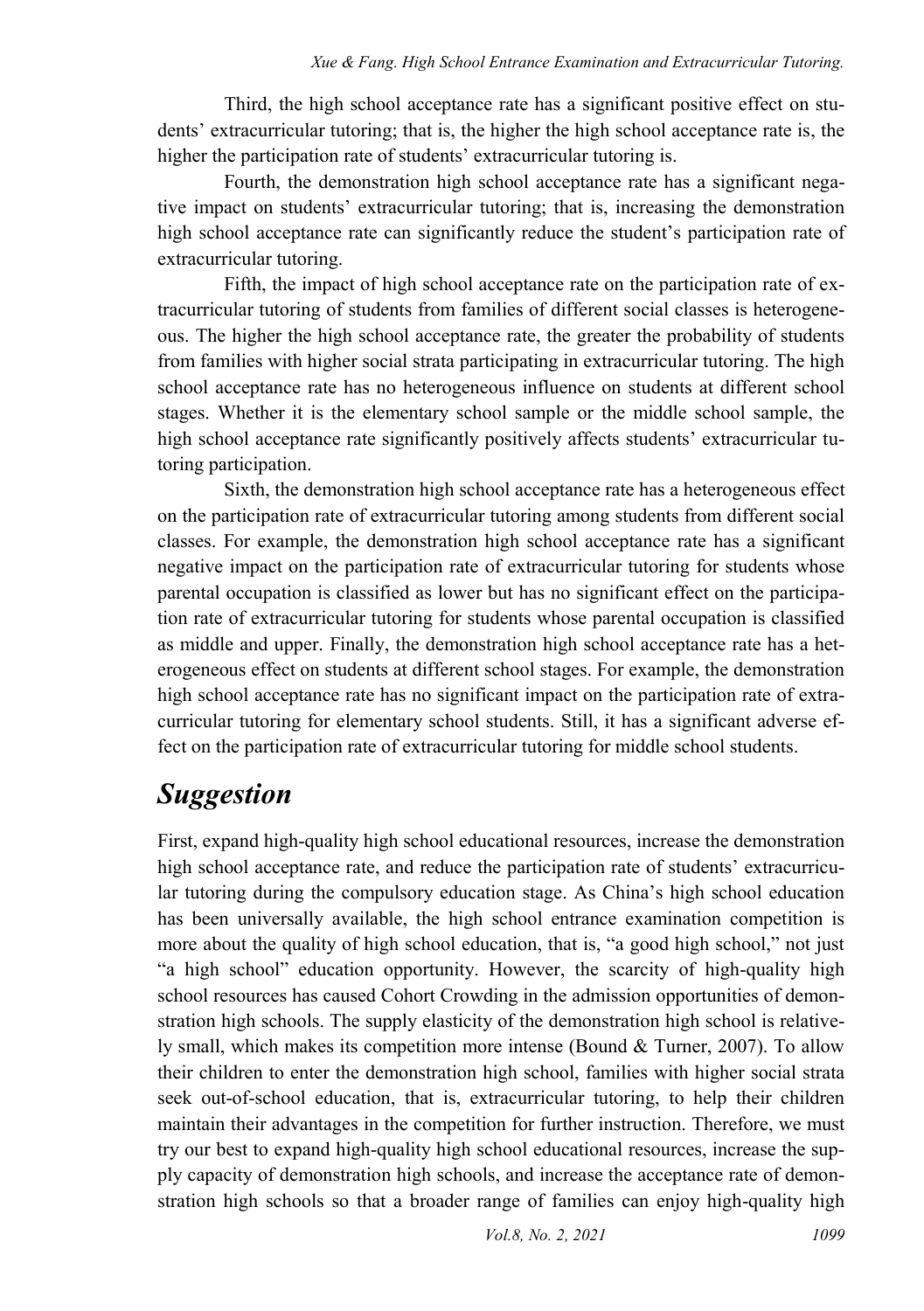school educational resources. It can relieve the pressure of parents and children from high school entrance examination competitions to a certain extent. It can also reduce the participation rate of students' extracurricular tutoring during the compulsory education stage.

Second, to target disadvantaged families with lower social strata to increase enrollment quotas for demonstration high schools, weaken the social reproduction role of extracurricular tutoring, and promote the equalization of high-quality high school enrollment opportunities for children of different classes of families. This study found that to maintain their competitive educational advantage effectively, families with higher social strata let their children participate in extracurricular tutoring to increase their chances of entering the demonstration high school. In addition, the increase in the demonstration high school acceptance rate has reduced the participation rate of extracurricular tutoring for students whose parents' occupational classification is lower. However, middle-class and upper-class families still choose to participate in extracurricular tutoring. Therefore, even if the demonstration high school acceptance rate increases, families with higher social classes will still allow their children to participate in extracurricular tutoring. This will make it easier to increase the number of places in the demonstration high school to be more occupied by higher social class students and expand the inequality of opportunities for children of different families to obtain highquality high schools. At present, some provinces have introduced similar policies, such as the "target to school" and "spot allocation" of Beijing high school admission and the "spot allocation to school" policy of Shanghai. Therefore, while increasing the acceptance rate of the demonstration high school, the enrollment of the demonstration high school should be increased for disadvantaged families with lower social strata to weaken the social reproduction effect of extracurricular tutoring. Furthermore, allowing children from more disadvantaged families to enjoy high-quality high school educational resources will promote equalizing high-quality high school enrollment opportunities for children of different classes of families. This will create conditions for breaking the solidification of classes and realizing the rational flow of different social classes.

#### *Notes*

- <span id="page-19-0"></span>*1. Demonstration high school is the abbreviation of "demonstrative general high school that implements quality education." It is the comprehensive implementation of the education policy and the exemplary performance of education laws, regulations, and related policies. School-running ideas are correct, moral education is strengthened, and education and teaching reforms are actively carried out. Teachers' quality and school-running conditions are good, school-running has characteristics, and students' morality, intelligence, and physical development are comprehensively developed. Society and colleges, and universities have a good evaluation of students. The school has a high management level, has a long history of running a school, and has a high reputation in and outside the province (autonomous region, municipality).*
- <span id="page-19-1"></span>*2. The total number of high school enrollment in the province and city was vocational high school enrollment and high school enrollment. The number of vocational high school enrollment, the*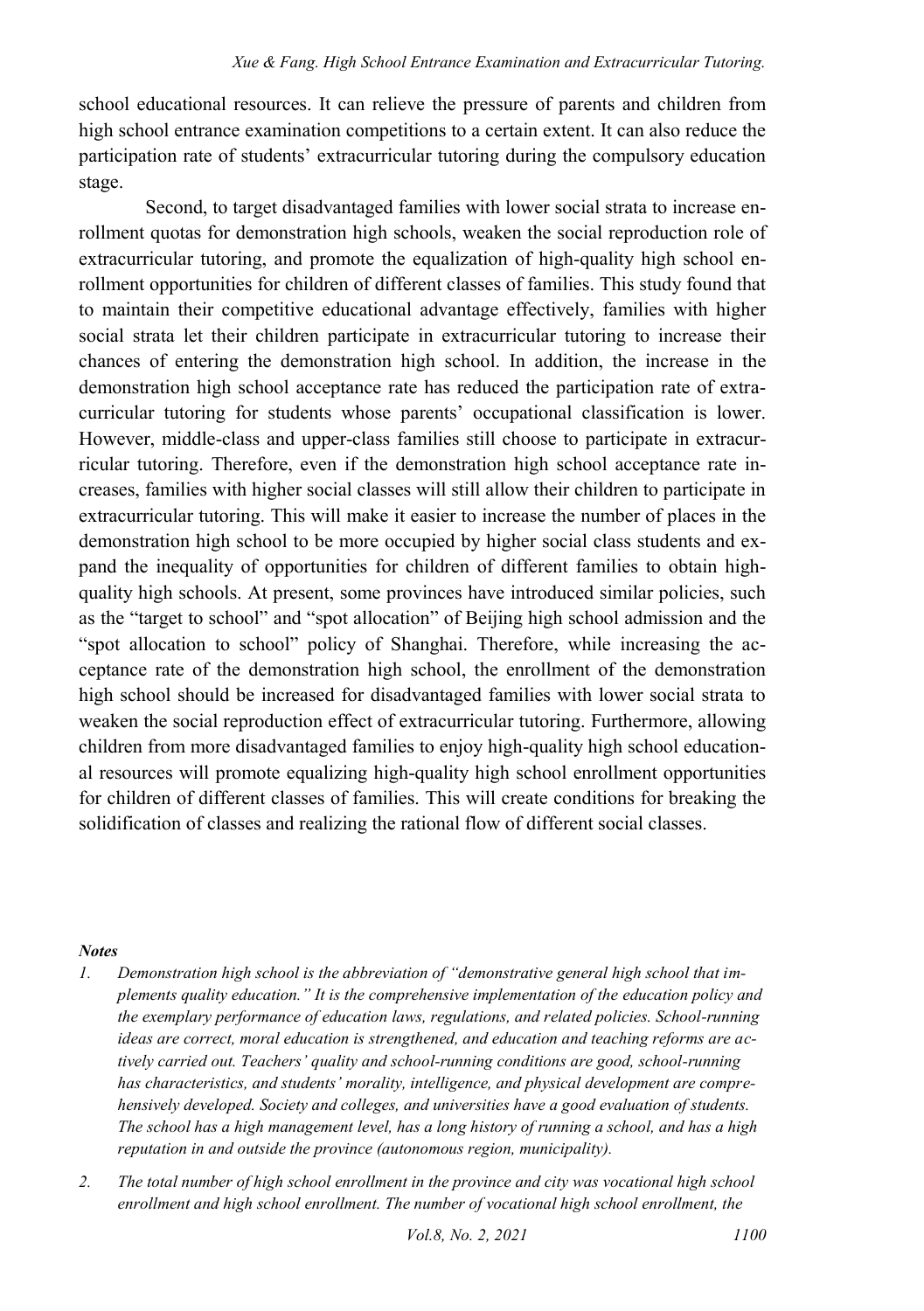*Xue & Fang. High School Entrance Examination and Extracurricular Tutoring.* 

*number of high school enrollment, and the number of middle school graduates were all derived from the 2015 education statistics file of the Ministry of Education. See: http://www.moe.gov.cn/s78/A03/moe\_560/jytjsj\_2015/* 

<span id="page-20-0"></span>*3. The number of students enrolled in the demonstration high schools of each province and city is announced by the demonstration high schools of each province and city.* 

### **References**

- Bound, J., & Turner, S. (2007). Cohort crowding: How resources affect collegiate attainment. *Journal of Public Economics*, 91(5):877-899. DOI: [https://doi.org/10.1016/j.jpubeco.2006.0](https://doi.org/10.1016/j.jpubeco.2006.07.006) [7.006](https://doi.org/10.1016/j.jpubeco.2006.07.006)
- Bray, M. (1999). The shadow education system: Private tutoring and its implication for planners. Fundamentals of educational planning series, 1999, number 11.
- Bray, M., & Kwok, P. (2003). Demand for private supplementary tutoring: Conceptual considerations, and socioeconomic patterns in Hong Kong. *Economics of Education Review*, 22(6):611-620. DOI: [https://doi.org/10.1016/S0272-](https://doi.org/10.1016/S0272-7757(03)00032-3) [7757\(03\)00032-3](https://doi.org/10.1016/S0272-7757(03)00032-3)
- Chu, Z. (2020). The characteristics and enlightenment of China's high school education development. *Journal of Hebei Normal University (Education Science)*, 22(02):29-36. [Chinese] DOI: [https://doi.org/10.13763/j.cnki.jhebnu.es](https://doi.org/10.13763/j.cnki.jhebnu.ese.2020.02.007) [e.2020.02.007](https://doi.org/10.13763/j.cnki.jhebnu.ese.2020.02.007)
- Dang, H.A. (2007). The determinants and impact of private tutoring classes in Vietnam. *Economics of Education Review*, 26(6):683-698. DOI:

[https://doi.org/10.1016/j.econedurev.20](https://doi.org/10.1016/j.econedurev.2007.10.003) [07.10.003](https://doi.org/10.1016/j.econedurev.2007.10.003) 

Dang, H.A., & Rogers, F. H. (2008). The growing phenomenon of private tutoring: Does it deepen human capital, widen inequalities, or waste resources? *World Bank Research Observer*, 23(2):161-200. DOI:

<https://doi.org/10.1093/wbro/lkn004>

Lee, S., & Shouse, R. C. (2011). The impact of prestige orientation on shadow education in South Korea. *Sociology Of Education*, 84(3):212-224. DOI: [https://doi.org/10.1177/0038040711411](https://doi.org/10.1177/0038040711411278) [278](https://doi.org/10.1177/0038040711411278) 

Liu, J. (2004). Educational choice and its consequences. *Journal of the Renmin University of China*, 18(1):64-71. [Chinese] [http://www.cnki.com.cn/Article/CJFDT](http://www.cnki.com.cn/Article/CJFDTotal-ZRDX200401009.htm)

[otal-ZRDX200401009.htm](http://www.cnki.com.cn/Article/CJFDTotal-ZRDX200401009.htm)

Lucas, S.R. (2001). Effectively maintained inequality: Education transitions, track mobility, and social background effects. *American Journal of Sociology*, 106(6):1642-1690. DOI: <https://doi.org/10.1086/321300>

Ministry of Education. (2020). 2020 National Education Development Statistical Bulletin [EB/OL]. [2021-03-01]. Retrieved June 03, 2021 from [http://www.gov.cn/xinwen/2021-](http://www.gov.cn/xinwen/2021-03/01/content_5589503.htm) [03/01/content\\_5589503.htm](http://www.gov.cn/xinwen/2021-03/01/content_5589503.htm)